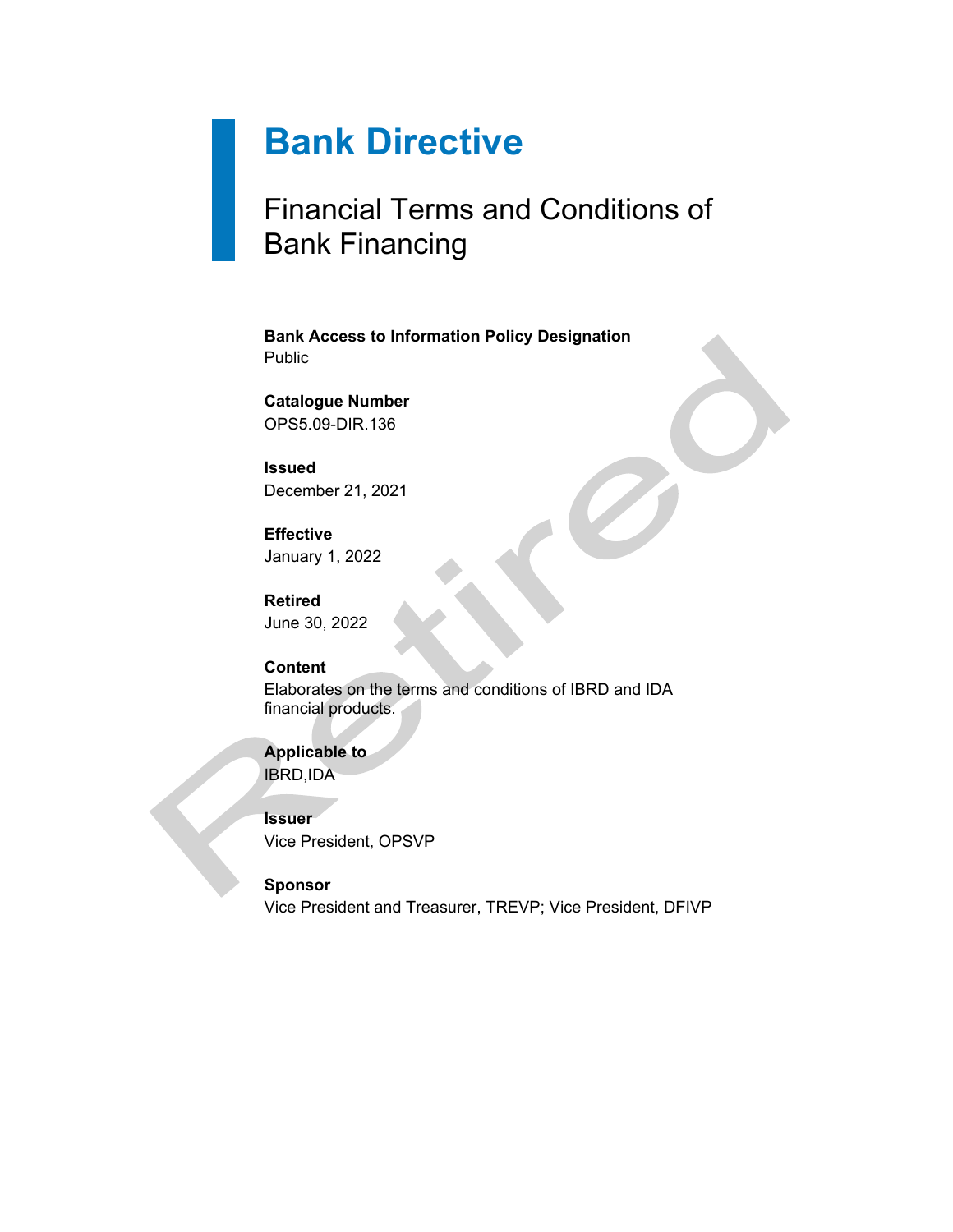#### **SECTION I – PURPOSE AND APPLICATION**

- 1. The purpose of this Directive is to set out the key financial terms and conditions of (i) IBRD loans and IBRD Guarantees, (ii) IDA Financing, (iii) IBRD Enclave IPF, and (iv) other financial products, including hedging products. This Directive is to be read concurrently with the applicable General Conditions for IBRD or IDA Financing.
- 2. This Directive applies to the Bank.

#### **SECTION II – DEFINITIONS**

As used in this Directive, the capitalized terms and acronyms have the meanings set out in the Bank Policy, "Financial Terms and Conditions of Bank Financing."

#### **SECTION III – SCOPE**

The key financial terms for IBRD loans, IDA Credits, IDA Grants, IBRD and IDA Guarantees and other financial products, are generally set out in the Bank Policy, "Financial Terms and Conditions of Bank Financing." Additional details of these terms are set out below.

#### **1. Eligibility for Bank Financing**

- a. Eligibility for an IBRD loan, IBRD Guarantee and other financial products is determined primarily by the member country's per capita income and creditworthiness. Exceptionally, other factors (such as size, for certain small island economies) may determine a country's eligibility for IBRD financing. Eligibility for, and the specific terms of, IDA Financing are determined primarily by the member country's GNI per capita, creditworthiness for IBRD borrowing, and risk of debt distress. In addition, certain Small Island Economies are afforded eligibility for IDA Financing under the Small Island Economies Exception.
- b. Annex 1 to this Directive lists countries ranked by GNI. Annex 2 to this Directive lists the member countries eligible for Bank financing, their per capita GNI, the type of financing for which they are eligible, the applicable maturity premiums, and the repayment terms applicable to loans to or for the benefit of each member country.

#### **2. IBRD Loan Financial Terms**

#### **a. IFL Pricing**

i. *Variable Spread*. The average funding cost element of the variable spread is recalculated by Management quarterly every January 1, April 1, July 1 and October 1, and the new rate is effective for all rate reset dates falling on or after each recalculation date, as the case may be.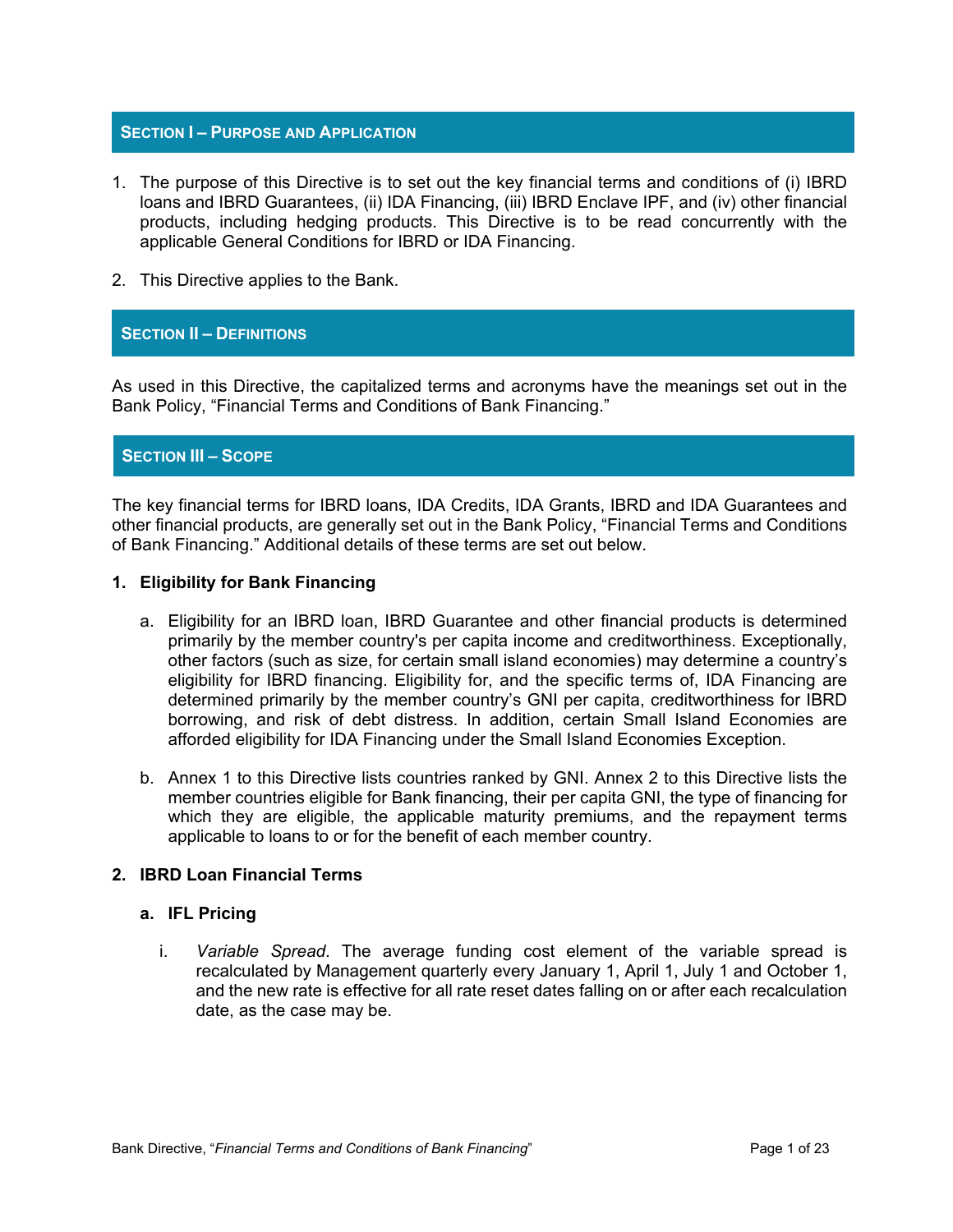- ii. Fixed Spread.<sup>1</sup> The IBRD's projected funding cost, market risk premium, and basis swap adjustment may be revised by Management from time to time. Such pricing changes are applied prospectively to new loans. Current IFL pricing can be found at [http://treasury.worldbank.org](http://treasury.worldbank.org/). As set out in the Bank Policy, "Financial Terms and Conditions of Bank Financing" the offering of IFLs with a fixed spread is suspended with effect from (and including) April 1, 2021.
- iii. *Repayment Terms*. In the event that the Board's approval of the loan is significantly advanced or delayed from the date expected at negotiations, the grace period provided may no longer be in accordance with these terms. In that case, the first and final principal repayment dates may be changed prior to the loan approval date to comply with these terms.
- iv. *Interest Rate Day-Count Convention*. The day count convention follows common market practice in the currency.

## **b. IBRD Loan Conversions<sup>2</sup> ; Transaction Fees**

- i. Conversions of IBRD loans are governed by the applicable IBRD General Conditions and the Bank Directive, "Conversion of Financial Terms of IBRD and IDA Loans and Financing Instruments" (Conversion Directive). The Conversion Directive is available at [http://treasury.worldbank.org.](http://treasury.worldbank.org/) Specific details applicable to particular types of conversions are also specified in the individual Loan Agreement, as applicable.
- ii. Conversions of IBRD loans and early terminations of such conversions may be subject to transaction fees, which are determined by Management from time to time. The fees for IBRD loan conversions are set forth in Annex 3 of this Directive.

#### **c. Prepayment of IBRD Loans**

i. The Borrower may prepay the principal amount of its loan in one or more installments, in accordance with the provisions of the Loan Agreement. In the case of IFLs and Fixed-Spread Loans (FSLs), the Borrower may specify which instalments are to be prepaid. If the Borrower does not so specify, the prepayment is applied as follows: (a) if the Loan Agreement provides for the separate amortization of disbursed amounts, the prepayment is applied in the inverse order of such disbursed amounts, with the disbursed amount that was withdrawn last being prepaid first and with the latest maturity of such disbursed amount being prepaid first; and (b) in all other cases, the prepayment is applied in the inverse order of instalments of principal of the loan, with the latest instalment being repaid first.

<sup>1</sup> As set out in the Bank Policy, "Financial Terms and Conditions of Bank Financing" the offering of IFLs with a fixed spread is suspended with effect from (and including) April 1, 2021.

 $2$  As set out in the Bank Policy, "Financial Terms and Conditions of Bank Financing", the offering of fixed spread terms, and therefore also the offering of conversions or conversion features entailing spread-fixing of any kind, is suspended with effect from (and including) April 1, 2021.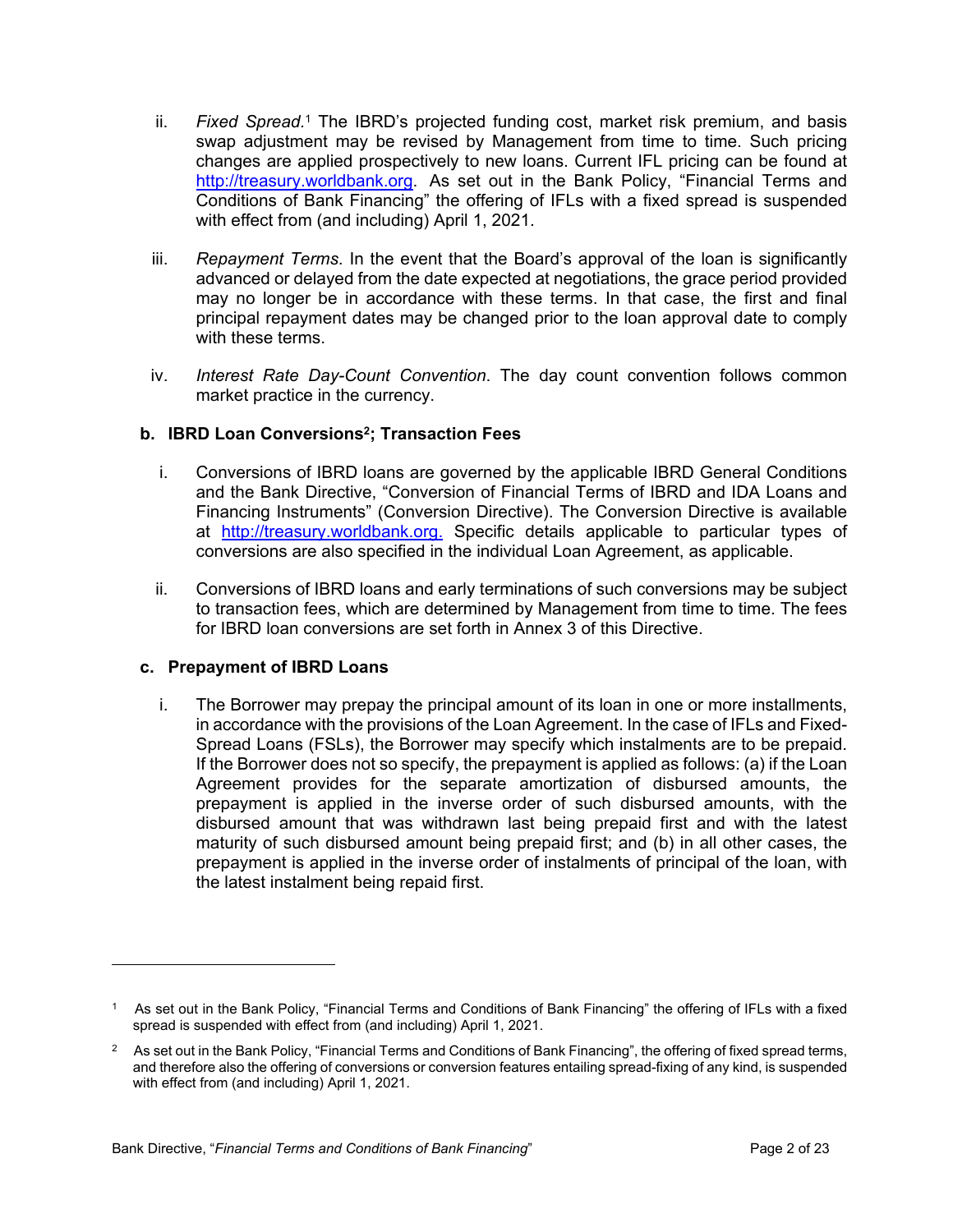- ii. If the Borrower decides to prepay all or part of an IBRD loan, a prepayment premium, in an amount determined by Management based on the provisions in the applicable IBRD General Conditions, is charged. For IFLs, FSLs, and VSLs, the premium is based on: (A) IBRD's redeployment cost of the prepaid loan amount and (B) the cost of unwinding any outstanding interest or currency conversions plus (C) any transaction fees applicable to amounts that were previously converted. In the case of Variable Lending Rate 1989 (VLR89) Currency Pool Loan (CPLs), Single Currency Pool (SCP) loans, Variable Lending Rate 1982 (VLR82) Currency Pool Loans, and Fixed-Rate Single Currency Pool Loans, the method for determining the prepayment premium is based on the provisions in their respective Loan Agreements. Annex 4 of this Directive sets out the manner in which the prepayment premium for prepayment of IBRD loans is calculated.
- iii. If the Bank determines that an extraordinary situation has arisen under which it is unable to provide the loan's currency for purposes of funding the loan, it may provide the Borrower with a substitute currency in accordance with the provisions of the applicable IBRD General Conditions. In such case, no prepayment premium is charged on the loan if it is prepaid while a substitute currency is outstanding unless an interest rate conversion was executed.
- **d. Changes to Approved IBRD Repayment Terms.** Under the following exceptional circumstances, Management may, upon the Borrower's request, change existing repayment terms for an IBRD loan:
	- i. the principal amount of the loan disbursed and outstanding is less than the scheduled maturity payment; or
	- ii. extraordinary country, project or program circumstances have occurred.

## **3. IDA Financial Terms**

- **a. Acceleration of Concessional Credit Repayments to IDA.** IDA has included an accelerated repayment clause in the Financing Agreements of regular and blend credits approved since 1987. This clause allows IDA to double the principal repayments of the credit (i.e., shorten the maturity) if the Recipient's GNI per capita exceeds a threshold and the Recipient is IBRD creditworthy. Implementation is subject to approval by IDA's Board, after considering the Recipient's economic development. The Recipient has a choice to either (a) shorten the credit's maturity ('principal option'); (b) pay an interest rate that results in the same net present value as the principal option ('interest option'); or (c) establish a customized repayment schedule that results in the same net present value as the principal option ('customized option'). The GNI per capita threshold was originally set as exceeding the historic cut-off for 5 consecutive years (the 'old clause'), but in 1996 it was lowered for new credits approved to exceed the operational cut-off for 3 consecutive years (the 'new clause'). This feature is not available for Non-concessional IDA Credits.
- **b. Voluntary Prepayment of IDA Concessional Credits.** In December 2010, IDA's Board approved a policy framework that allows IDA to offer IDA Graduates a discount to voluntarily prepay their outstanding IDA Credits beyond their contractual obligations. The policy framework is available to any IDA Graduate that (i) elects to voluntarily prepay all outstanding credits in full, or (ii) provides a partial prepayment applied to the latest maturities of its IDA portfolio, as determined by IDA. As an incentive to a graduate that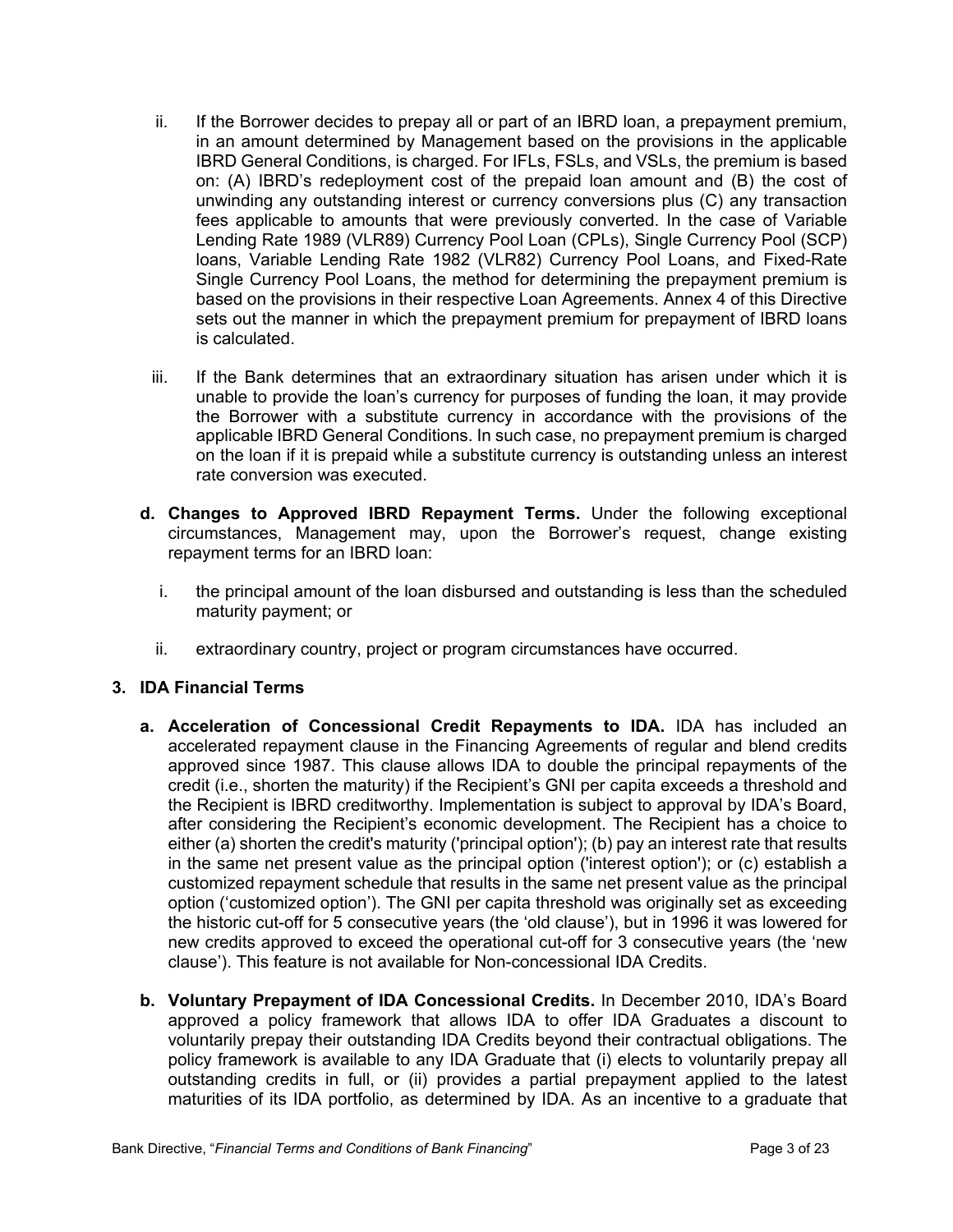voluntarily prepays its outstanding IDA Credits beyond its contractual obligations, IDA offers a discount.

The discount that IDA may offer depends on three factors: (a) an estimate of the discount rate; (b) the amount the Recipient elects to prepay; and (c) how the Recipient elects to treat the discount. The Recipient has an option to redirect the prepayment discount as a contribution to IDA. A discount is not available for prepayments of individual IDA Credits specified by Recipients.

**c. Prepayment of IDA Non-Concessional Credits.** If the Recipient decides to prepay all or part of an IDA Non-concessional Credit, a prepayment premium, in an amount determined by Management based on the provisions in the applicable IDA General Conditions, is charged. The premium is based on: (A) IDA's redeployment cost of the prepaid amount and (B) the cost of unwinding any outstanding interest or currency conversions plus (C) any transaction fees applicable to amounts that were previously converted. The prepayment premium for prepayment of IDA Non-concessional Credits is calculated in the same manner as it is calculated for IFLs as set out in Annex 4 of this Directive.

#### **d. IDA Non-Concessional Credits Conversions; Transaction Fees**

- i. Conversions of IDA Non-concessional Credits are governed by the applicable IDA General Conditions and the Conversion Directive. The Conversion Directive is available at [http://treasury.worldbank.org.](http://treasury.worldbank.org/) Specific details applicable to particular types of conversions are also specified in the individual Financing Agreement, as applicable.
- ii. Conversions of IDA Non-concessional Credits and early termination of such conversions may be subject to transaction fees, which are determined by Management from time to time and are expected to be in line with the transaction fees applicable to IBRD. The fees for IDA Non-concessional Credit conversions are set forth in Table 1 in Annex 3 of this Directive.
- **4. Additional Fees for Private Sector Projects Involving IBRD Loans, IDA Credits, IDA Grants, and IBRD and IDA Guarantees.** To cover the additional cost of preparing IBRD and IDA support for private sector projects, the Bank charges additional up-front fees, consisting of initiation fees and processing fees usually payable by the private sector implementing entity, project sponsors or developers, or other relevant private sector participants. Initiation and processing fees are not usually payable by the Borrower or Government. The currently applicable up-front fee levels are determined by Management and are available at [http://treasury.worldbank.org](http://treasury.worldbank.org/). The initiation and processing fees are non-refundable.
	- **a.** The initiation fee is charged to offset the Bank's internal preparation and development costs for private sector projects.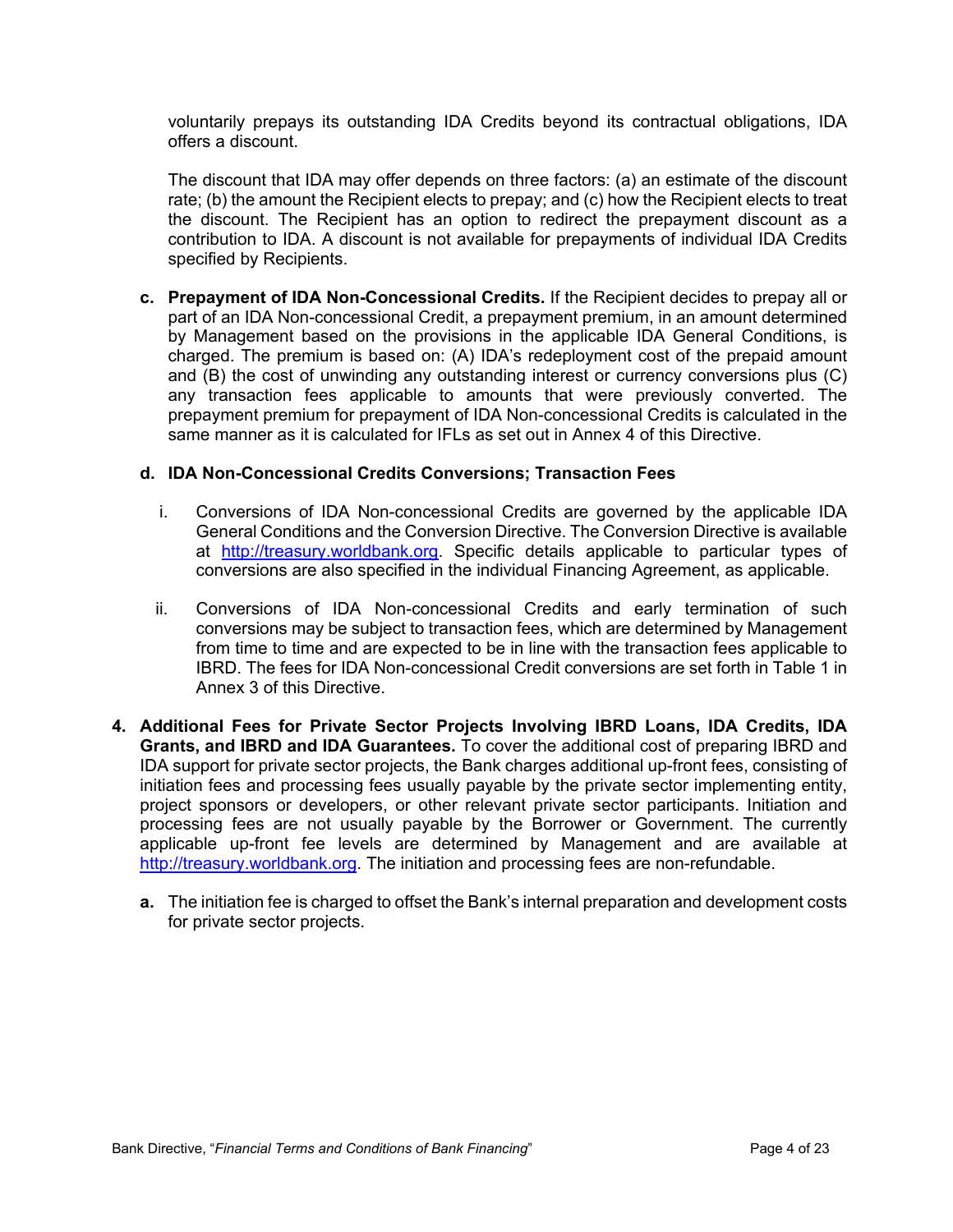- **b.** The processing fee is charged to reimburse the Bank for direct or indirect costs of external support (including external advisors) and other out-of-pocket expenses incurred by the Bank $3$
- **5. Invoicing of Up-front Fees.** Management determines appropriate timing of the invoicing of up-front fees, and Management may, taking into account the project circumstances and development and preparation costs, reduce, increase, adjust the timing of, or decide not to charge, upfront fees.
- **6. IBRD Hedging Products.** Detailed information on the use of hedging products is set out in the IBRD Guidelines for Using Hedging Products, which are available at [http://treasury.worldbank.org](http://treasury.worldbank.org/).
- **7. Transaction Fees for IBRD Conversions and Hedging Products.** These are determined by Management from time to time, to cover the Bank's incremental operational costs, and, where applicable, incremental risks. The transaction fees for conversions and hedging products are set forth in Annex 3 of this Directive.
- **8. Bank and Borrower or Recipient Responsibilities.** As described in the Bank Policy, "Financial Terms and Conditions of Bank Financing", the Borrower of an IBRD loan has a number of choices of financial terms for the loan. The Recipient of an IDA Financing may in some cases also have a choice from among different financial terms. The Bank is responsible for ensuring that the Borrower/Recipient is aware of available financing options at the appropriate time. The Bank provides information but does not recommend specific loan terms or advise the Borrower/Recipient in the selection. The Borrower/Recipient is solely responsible for choosing the financial terms of the loan.
- **9. Management's Prerogative to Adjust Financial Terms.** As stated in Section IV of the Bank Policy, "Financial Terms and Conditions of Bank Financing", Management adjusts the IBRD/IDA financing terms set out in Annex 2 of this Directive, in the following circumstances:
	- i. On July 1 of each year, to reflect changes arising from the annual assessment carried out in accordance with the Policy; and
	- ii. At any point in time: (a) to reflect decisions responding to severe or repeated breaches of performance and policy actions under the SDFP; (b) to reflect any changes in IBRD or IDA eligibility; and (c) for countries exposed to severe natural disasters leading to significant damage and losses equivalent to over a third of the country's GDP in the aftermath of the crisis, based on an updated debt sustainability analysis.
- **10. SBL Surcharge.** The SBL Surcharge is computed based on the incremental exposure in excess of the SBL Surcharge threshold. Incremental exposure is calculated based on the aggregate of net exposure arising from loans, guarantees and other relevant IBRD financial products. Net exposure in this context also takes into account any risk transfer mechanisms, including special private placement bonds and third-party bilateral guarantees of a member

<sup>3</sup> Costs and expenses may also be recovered through the processing fee for other forms of support from IBRD and IDA that are explicitly designed to facilitate the private sector project.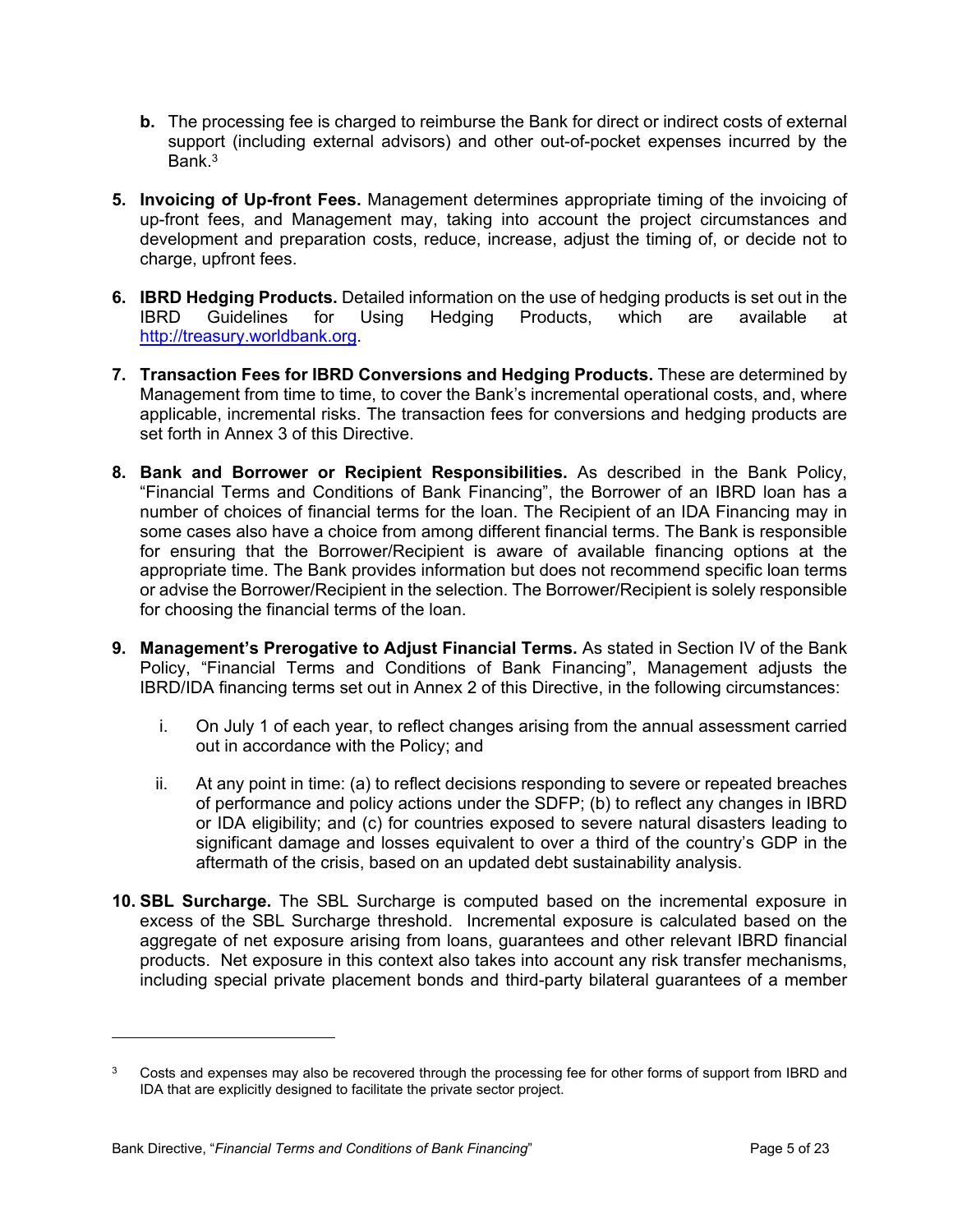country's obligations to IBRD; but does not take into account multilateral exposure exchange agreements.

For the purpose of computing the incremental exposure in excess of the SBL Surcharge threshold, the following operations are excluded: all IBRD operations approved on or after May 20, 2021 and on or before June 30, 2022, including but not limited to: (a) additional financings approved during this period that relate to previously-approved operations; (b) additional phases approved during this period that are in respect of previously-approved multiphase programmatic approach operations; and (c) operations with a deferred drawdown feature. Operations excluded under this paragraph for the purpose of computing incremental exposure in excess of the SBL Surcharge threshold nonetheless continue to count towards compliance with the applicable country exposure limits including SBL.

The modality by which the SBL Surcharge is levied on the member country and its sub-national borrowers, if applicable, is set out in the IBRD General Conditions or in the Loan Agreement, as applicable.

#### **SECTION IV – WAIVER**

A Waiver of any provision of this Directive may be granted only in accordance with the provisions of Bank Policy "Operational Policy Waivers" and the Bank Procedure "Operational Policy Waivers and Waivers of Operational Requirements".

#### **SECTION V – EFFECTIVE DATE**

This Directive is effective as of the date on its cover.

#### **SECTION VI – ISSUER**

The Issuer of this Directive is the Vice President - Operations Policy and Country Services.

#### **SECTION VII – SPONSOR**

The Sponsors of this Directive are the Vice President and Treasurer and the Vice President, Development Finance. The Sponsor – Vice President and Treasurer – is responsible for the dayto-day management of this Directive as it relates to IBRD, and the Sponsor – Vice President, Development Finance – is responsible for the day-to-day management of this Directive as it relates to IDA.

#### **SECTION VIII – RELATED DOCUMENTS**

- 1. Bank Policy, "Financial Terms and Conditions of Bank Financing"
- 2. Bank Directive, "Conversion of Financial Terms of IBRD and IDA Loans and Financing Instruments"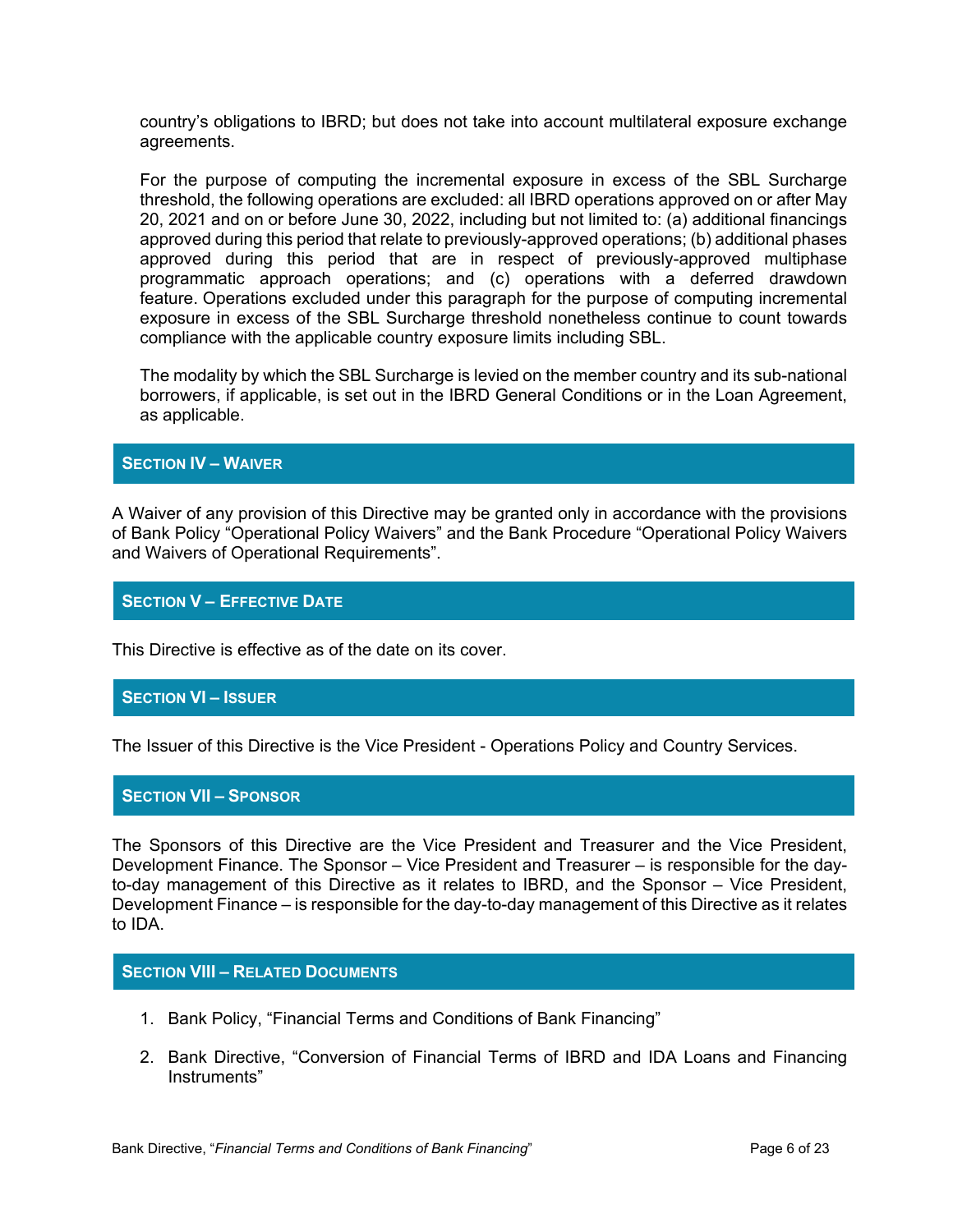- 3. Bank Guidance, "Conversion of Financial Terms of IBRD and IDA Loans and Financing Instruments (illustrative examples)"
- 4. Guidelines for Using Hedging Products
- 5. IDA/R2020-0018/2 "Additions to IDA Resources: Nineteenth Replenishment, IDA19: Ten Years to 2030: Growth, People, Resilience", February 11, 2020 [For Public Disclosure]
- 6. IDA/R2020-0140/4 "Sustainable Development Finance Policy (SDFP) of the International Development Association", April 23, 2020 [For Public Disclosure]

Questions regarding this Directive should be addressed to the Sponsor.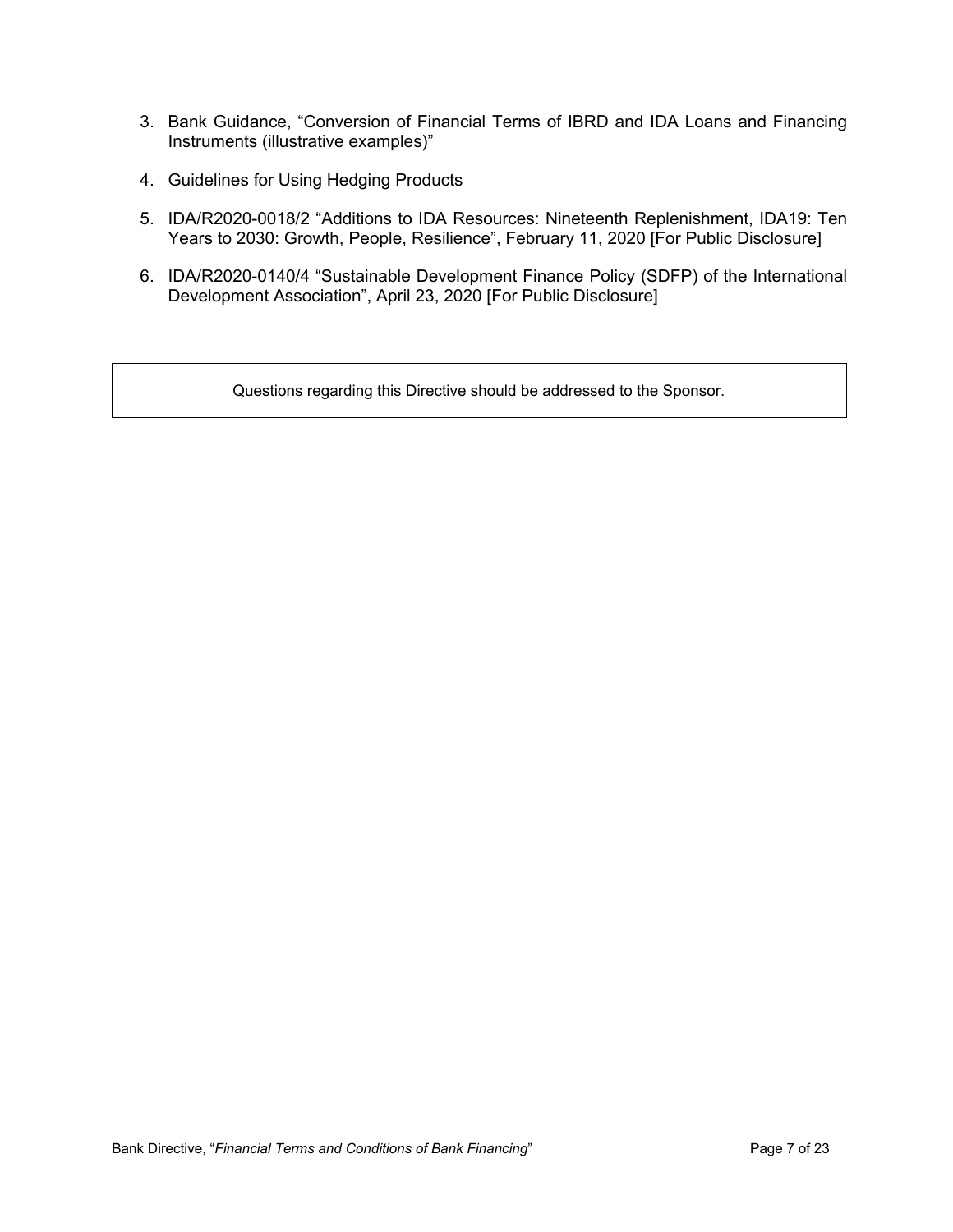## **Countries Ranked by Per Capita Income**

**The financing terms below are effective for all IBRD loans and IDA Financing that are approved by the Board on or after July 1, 2021** 

| A. IBRD Only 1                        |        |                           |           |  |  |  |  |
|---------------------------------------|--------|---------------------------|-----------|--|--|--|--|
| Category iv (over \$7,155)            |        |                           |           |  |  |  |  |
| <b>St. Kitts and Nevis</b>            | 17,400 | <b>Mauritius</b>          | 10,230    |  |  |  |  |
| <b>Uruguay</b>                        | 15,830 | <b>Bulgaria</b>           | 9,540     |  |  |  |  |
| <b>Trinidad and Tobago</b>            | 15,410 | <b>Turkey</b>             | 9,050     |  |  |  |  |
| Poland                                | 15,270 | Argentina                 | 8,930     |  |  |  |  |
| <b>Antigua and Barbuda</b>            | 14,250 | <b>Kazakhstan</b>         | 8,680     |  |  |  |  |
| Croatia                               | 14,190 | <b>Mexico</b>             | 8,480     |  |  |  |  |
| <b>Chile</b>                          | 13,470 | Montenegro                | 7,900     |  |  |  |  |
| <b>Seychelles</b>                     | 12,720 | <b>Brazil</b>             | 7,850     |  |  |  |  |
| Romania                               | 12,570 | Serbia                    | 7,400     |  |  |  |  |
| Panama                                | 11,880 | <b>Dominican Republic</b> | 7,260     |  |  |  |  |
| <b>Costa Rica</b>                     | 11,460 | Nauru <sup>6</sup>        | <b>NA</b> |  |  |  |  |
| <b>Russian Federation 5</b>           | 10,690 | Palau                     | <b>NA</b> |  |  |  |  |
| China                                 | 10,610 | Turkmenistan              | <b>NA</b> |  |  |  |  |
| <b>Malaysia</b>                       | 10,580 |                           |           |  |  |  |  |
| Category iii (over \$1,205 - \$7,155) |        |                           |           |  |  |  |  |
| <b>Thailand</b>                       | 7,050  | Jordan <sup>6</sup>       | 4,310     |  |  |  |  |
| Gabon                                 | 6,970  | Georgia                   | 4,290     |  |  |  |  |
| <b>Botswana</b>                       | 6,640  | Armenia                   | 4,220     |  |  |  |  |
| <b>Belarus</b>                        | 6,330  | <b>Belize</b>             | 3,970     |  |  |  |  |
| <b>Bosnia and Herzegovina</b>         | 6,090  | Indonesia                 | 3,870     |  |  |  |  |
| Peru                                  | 6,010  | <b>Sri Lanka</b>          | 3,720     |  |  |  |  |
| <b>Equatorial Guinea</b>              | 5,810  | Mongolia                  | 3,670     |  |  |  |  |
| Colombia                              | 5,780  | <b>El Salvador</b>        | 3,650     |  |  |  |  |
| <b>North Macedonia</b>                | 5,720  | <b>Eswatini</b>           | 3,580     |  |  |  |  |
| <b>Ecuador</b>                        | 5,530  | Algeria                   | 3,550     |  |  |  |  |
| Lebanon <sup>6</sup>                  | 5,510  | Ukraine <sup>5</sup>      | 3,540     |  |  |  |  |
| <b>Suriname</b>                       | 5,510  | <b>Philippines</b>        | 3,430     |  |  |  |  |
| <b>South Africa</b>                   | 5,410  | <b>Bolivia</b>            | 3,200     |  |  |  |  |
| Albania                               | 5,210  | <b>Tunisia</b>            | 3,100     |  |  |  |  |
| Paraguay                              | 5,140  | Egypt, Arab Republic of   | 3,000     |  |  |  |  |
| Libya                                 | 4,850  | Morocco                   | 2,980     |  |  |  |  |
| Iraq <sup>6</sup>                     | 4,660  | Iran, Islamic Republic of | 2,870     |  |  |  |  |
| Jamaica                               | 4,620  | Vietnam                   | 2,660     |  |  |  |  |
| Moldova                               | 4,570  | Angola                    | 2,230     |  |  |  |  |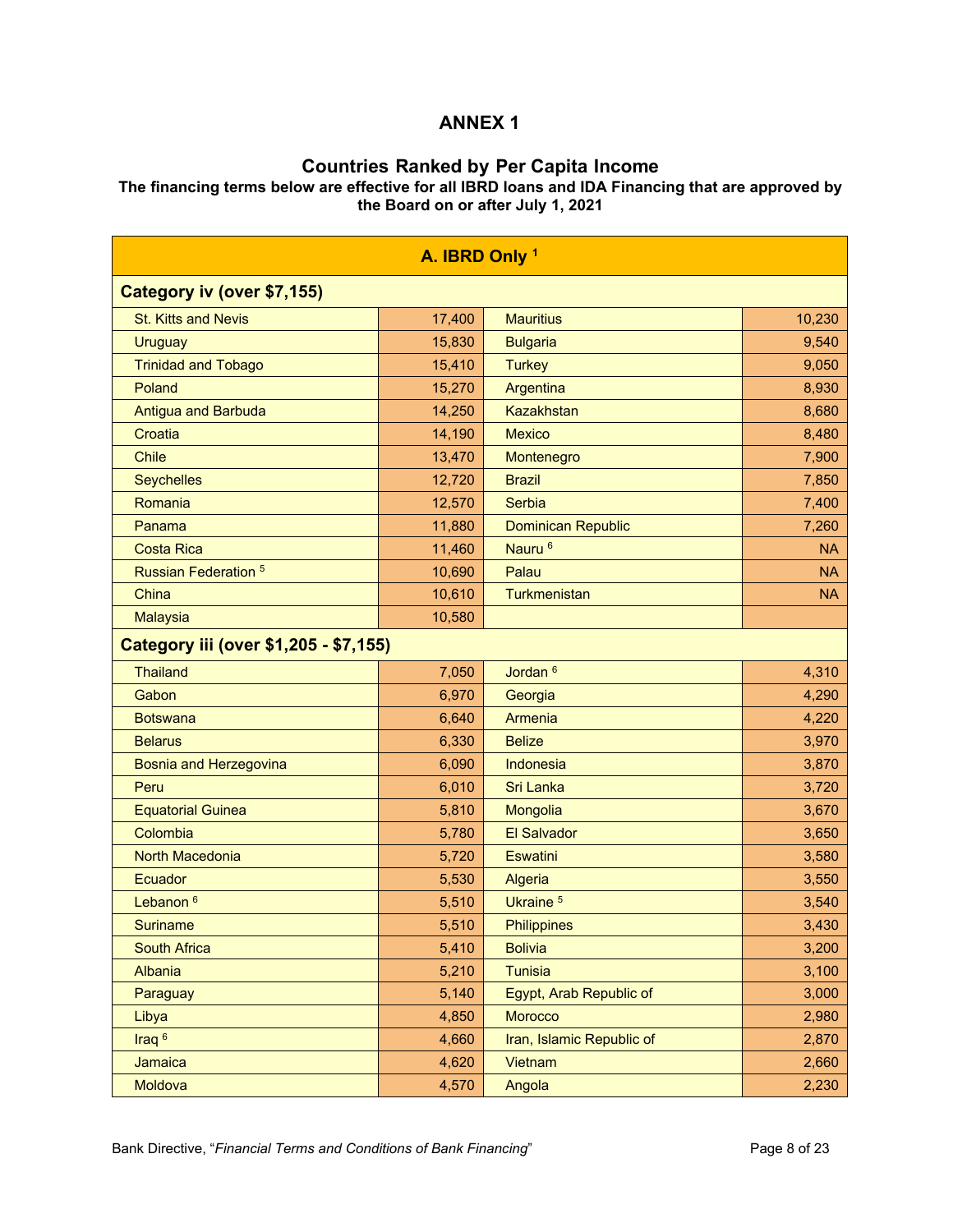| <b>Namibia</b>                        | 4,520 | India                                                           | 1,900     |  |  |  |  |  |
|---------------------------------------|-------|-----------------------------------------------------------------|-----------|--|--|--|--|--|
| Guatemala                             | 4,490 | Venezuela, RB de                                                | <b>NA</b> |  |  |  |  |  |
| Azerbaijan                            | 4,450 |                                                                 |           |  |  |  |  |  |
|                                       |       |                                                                 |           |  |  |  |  |  |
| <b>B.</b> Blend <sup>2</sup>          |       |                                                                 |           |  |  |  |  |  |
| Category iv (over \$7,155)            |       |                                                                 |           |  |  |  |  |  |
| St. Lucia <sup>4</sup>                | 8,790 | St. Vincent and the Grenadines <sup>4</sup>                     | 7,340     |  |  |  |  |  |
| Grenada <sup>4</sup>                  | 8,740 |                                                                 |           |  |  |  |  |  |
| Category iii (over \$1,205 - \$7,155) |       |                                                                 |           |  |  |  |  |  |
| Dominica <sup>4</sup>                 | 6,870 | Timor-Leste <sup>7</sup>                                        | 1,830     |  |  |  |  |  |
| Fiji <sup>4</sup>                     | 4,720 | Kenya                                                           | 1,760     |  |  |  |  |  |
| Cabo Verde 4                          | 3,060 | <b>Uzbekistan</b>                                               | 1,670     |  |  |  |  |  |
| <b>Papua New Guinea</b>               | 2,660 | Cameroon                                                        | 1,500     |  |  |  |  |  |
| Nigeria                               | 2,000 | Pakistan                                                        | 1,280     |  |  |  |  |  |
| Congo, Republic of                    | 1,830 |                                                                 |           |  |  |  |  |  |
| Category ii (over \$1,045 - \$1,205)  |       |                                                                 |           |  |  |  |  |  |
| Zimbabwe 3, 8                         | 1,090 |                                                                 |           |  |  |  |  |  |
|                                       |       | C. IDA Only (Gap Countries and IDA-only Countries) <sup>2</sup> |           |  |  |  |  |  |
|                                       |       |                                                                 |           |  |  |  |  |  |
| Category iii (over \$1,205 - \$7,155) |       |                                                                 |           |  |  |  |  |  |
| Maldives <sup>4</sup>                 | 6,830 | Sao Tome and Principe 4                                         | 2,070     |  |  |  |  |  |
| Guyana <sup>7</sup>                   | 6,600 | <b>Bangladesh</b>                                               | 2,010     |  |  |  |  |  |
| Tuvalu <sup>4</sup>                   | 5,820 | Nicaragua                                                       | 1,850     |  |  |  |  |  |
| Kosovo                                | 4,440 | <b>Mauritania</b>                                               | 1,640     |  |  |  |  |  |
| Samoa, Independent State of 4         | 4,070 | Cambodia                                                        | 1,490     |  |  |  |  |  |
| Djibouti <sup>7</sup>                 | 3,320 | Comoros <sup>4</sup>                                            | 1,450     |  |  |  |  |  |
| Kiribati <sup>4</sup>                 | 3,010 | Senegal                                                         | 1,430     |  |  |  |  |  |
| Bhutan <sup>7</sup>                   | 2,860 | <b>Benin</b>                                                    | 1,280     |  |  |  |  |  |
| Vanuatu <sup>4</sup>                  | 2,780 | <b>Myanmar</b>                                                  | 1,260     |  |  |  |  |  |
| Lao PDR                               | 2,480 | <b>Haiti</b>                                                    | 1,250     |  |  |  |  |  |
| Solomon Islands <sup>4</sup>          | 2,300 | Marshall Islands <sup>4</sup>                                   | <b>NA</b> |  |  |  |  |  |
| Cote d'Ivoire                         | 2,280 | Micronesia, Fed. Sts. Of 4                                      | <b>NA</b> |  |  |  |  |  |
| Ghana                                 | 2,230 | Tonga <sup>4</sup>                                              | <b>NA</b> |  |  |  |  |  |
| <b>Honduras</b>                       | 2,200 |                                                                 |           |  |  |  |  |  |
| Category ii (over \$1,045 - \$1,205)  |       |                                                                 |           |  |  |  |  |  |
| <b>Nepal</b>                          | 1,190 | Lesotho                                                         | 1,100     |  |  |  |  |  |
| Zambia                                | 1,190 | Tanzania                                                        | 1,080     |  |  |  |  |  |
| <b>Kyrgyz Republic</b>                | 1,160 | <b>Tajikistan</b>                                               | 1,060     |  |  |  |  |  |
| Category i (\$1,045 or less)          |       |                                                                 |           |  |  |  |  |  |
| Guinea                                | 1,020 | <b>Niger</b>                                                    | 540       |  |  |  |  |  |
| <b>Togo</b>                           | 920   | Liberia                                                         | 530       |  |  |  |  |  |
| Ethiopia                              | 890   | <b>Central African Republic</b>                                 | 510       |  |  |  |  |  |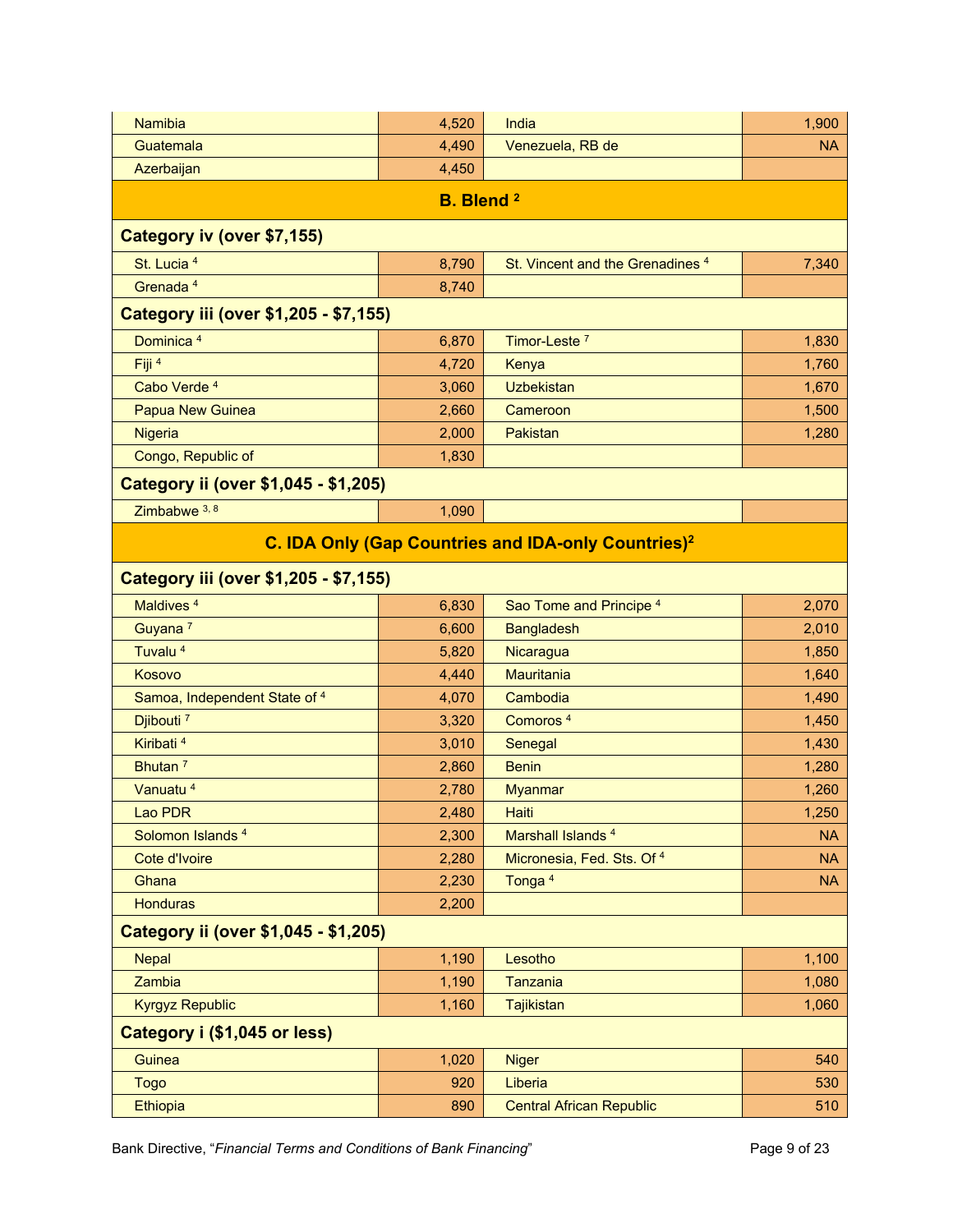| Mali                          | 830 | Afghanistan               | 500       |
|-------------------------------|-----|---------------------------|-----------|
| <b>Uganda</b>                 | 800 | Sierra Leone              | 490       |
| <b>Burkina Faso</b>           | 790 | Madagascar                | 480       |
| Rwanda                        | 780 | <b>Mozambique</b>         | 460       |
| Guinea-Bissau                 | 760 | Somalia                   | 310       |
| Gambia, The                   | 750 | <b>Burundi</b>            | 270       |
| Chad                          | 660 | Eritrea <sup>3</sup>      | <b>NA</b> |
| Sudan                         | 650 | <b>South Sudan</b>        | <b>NA</b> |
| <b>Malawi</b>                 | 580 | Syrian Arab Republic 3, 6 | <b>NA</b> |
| Congo, Democratic Republic of | 550 | Yemen, Republic of        | <b>NA</b> |

#### **Key**

NA = Estimates are available in ranges only

#### **Changes during current fiscal year**

1. Comoros has been granted the status of an IDA-only Country under the Small Island Economies Exception, effective FY22.

#### **Changes during previous fiscal year**

- 1. Moldova and Mongolia have been reclassified from Blend Country to IBRD-only borrower, effective July 1, 2020.
- 2. Sudan has been removed from the list of countries with loans/credits in nonaccrual status, effective March 25, 2021.

- 3. Loans/credits in nonaccrual status as of July 1, 2021. General information on IBRD and IDA countries with loan/credits in nonaccrual status is available from the IBRD Credit Risk (CROCR) and Development Finance Corporate IDA and IBRD (DFCII) Departments, respectively.
- 4. The country is granted the status of an IDA-only Country under the Small Island Economies Exception and receives financing on IDA small economy terms.
- $5.$  These calculations are based on numbers and data from official statistics of Ukraine and the Russian Federation; by relying on those numbers and data, the Bank does not intend to make any judgment on the legal or other status of the territories concerned or to prejudice the final determination of the parties' claims.
- Refugees are included in the population estimates of host country.
- <sup>7.</sup> The country is an IDA-eligible Small State Economy that is not an island state. Effective July 1, 2017, IDA Financing is on small economy terms. If IBRD financing is provided, Small State Economies receive an exemption from the increase in IBRD's maturity premium in accordance with Section III.1.a.ii.F of the Bank Policy, "Financial Terms and Conditions of Bank Financing."
- 8. Lending eligibility of Zimbabwe as "Blend" is per its FY21 classification and subject to change if the country is removed from the list of countries with loans/credits in nonaccrual status.

<sup>1.</sup> World Bank Atlas methodology; 2020 per capita GNI (Gross National Income, formerly GNP) figures are in U.S. dollars.

<sup>2.</sup> Countries are eligible for IDA resources on the basis of (a) relative poverty and (b) lack of creditworthiness. The operational cut-off for IDA eligibility for FY22 is a 2020 GNI per capita of US\$1,205, using Atlas methodology. To receive IDA resources, countries also meet tests of performance. An exception is made for some Small Island Economies. In addition to GNI per capita, decisions to graduate countries from IDA are based on an assessment of a country's macroeconomic prospects, creditworthiness, risk of debt distress, vulnerability to shocks, institutional constraints, and levels of poverty and social indicators.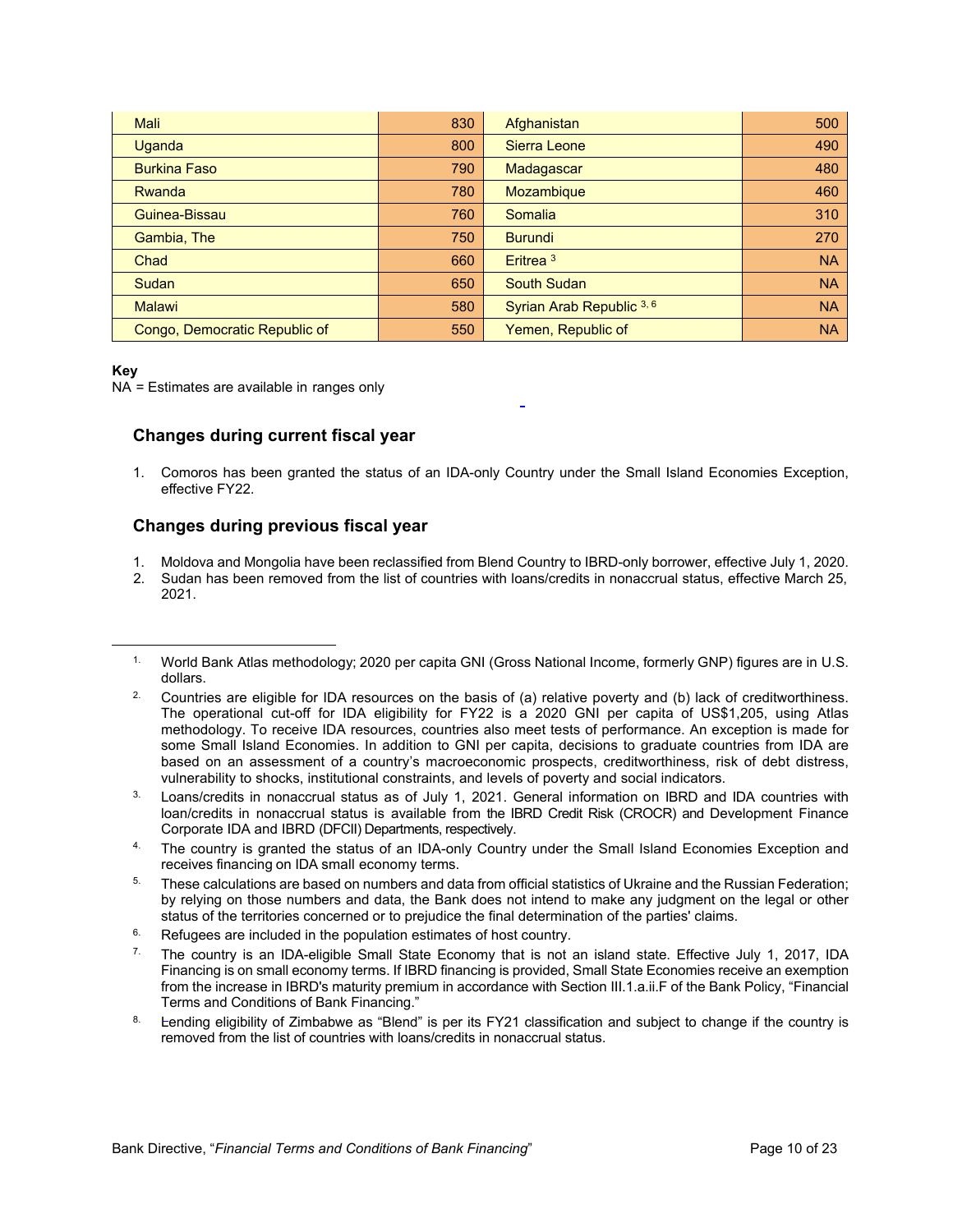#### **IBRD, IDA and Blend Countries: Per Capita Income, Lending Eligibility, Maturity Premiums, and Repayment Terms The financing terms below are effective for all IBRD loans and IDA Financings that are approved by the Board on or after July 1, 2021**

• For questions on per capita income estimates, please contact the Director, DECDG

- For questions on IDA eligibility and IDA terms, and IBRD maturity premiums, the Director, DFCII
- For questions on creditworthiness and IBRD terms, the Director, CROCR
- For questions on customized IBRD repayment terms, the Director, FABDR

The following 2020 per capita income guidelines apply for operational purposes:

- i. US\$1,045 or less for granting civil works preference to eligible domestic contractors in evaluating civil works bids procured under international competitive bidding (see "World Bank Procurement Regulations for IPF Borrowers").
- ii. US\$1,205 or less as the operational cut-off for IDA eligibility.
- iii. Over US\$1,205 for IBRD terms.<br>iv. Over US\$7.155 for initiating the
- Over US\$7,155 for initiating the IBRD graduation process.

IBRD Maturity premium pricing groups are as follows:

- a. Group A: Blend Countries, Small State Economies, FCS Countries and recent IDA Graduates (for a period of six consecutive years beginning from July 1 of the calendar year of IDA graduation; and for the following IDA17 and IDA18 graduates for six consecutive years beginning from July 1, 2018: Angola, Armenia, Bosnia and Herzegovina, Georgia, India, Bolivia, Sri Lanka and Vietnam).
- b. Group B: Countries not in Group A with a GNI per capita below or equal to GDI (Graduation Discussion Income).
- c. Group C: Countries not in Group A or D with a GNI per capita above GDI (Graduation Discussion Income).
- d. Group D: Countries not in Group A and classified as High-Income Member Countries (HICs).

The applicable maturity premiums for pricing groups A, B, C and D are set forth in Tables 2, 3, 4 and 5 below, respectively

|                               |                                        |                    |                               |                        | <b>IBRD Terms<sup>13</sup></b>                                    |                                                |                                 | <b>IDA Repayment Terms<sup>16,17</sup></b> |                            |
|-------------------------------|----------------------------------------|--------------------|-------------------------------|------------------------|-------------------------------------------------------------------|------------------------------------------------|---------------------------------|--------------------------------------------|----------------------------|
| Country                       | <b>GNI</b> per<br>Capita $1$<br>(US\$) | Income<br>Category | Lending<br><b>Eligibility</b> | LDC.<br>$\overline{4}$ | Average<br>maturity limit<br>/ Final<br>maturity limit<br>(years) | <b>Maturity</b><br>premium<br>pricing<br>group | Grace<br>Period<br>(years)<br>h | <b>Years to</b><br>maturity <sup>6</sup>   | Grant<br>(%) <sup>12</sup> |
| Afghanistan                   | 500                                    |                    | IDA <sup>2,3</sup>            | LDC                    |                                                                   | $\overline{\phantom{a}}$                       | 6                               | 38                                         | 100%                       |
| <b>Albania</b>                | 5,210                                  | iii.               | <b>IBRD</b>                   |                        | 20/35                                                             | B                                              | ۰                               |                                            |                            |
| Algeria                       | 3,550                                  | ΪİΙ                | <b>IBRD</b>                   |                        | 20/35                                                             | B                                              | ٠                               | $\overline{\phantom{a}}$                   | $\blacksquare$             |
| Angola                        | 2,230                                  | iii.               | <b>IBRD</b>                   | <b>LDC</b>             | 20/35                                                             | $\mathsf{A}$                                   | $\overline{\phantom{a}}$        | $\overline{\phantom{a}}$                   |                            |
| Antigua and<br><b>Barbuda</b> | 14,250                                 | iv                 | <b>IBRD</b>                   |                        | 20/35                                                             | A                                              |                                 |                                            |                            |
| Argentina                     | 8,930                                  | iv                 | <b>IBRD</b>                   |                        | 20/35                                                             | $\mathsf{C}$                                   | ٠                               | $\overline{\phantom{a}}$                   | $\blacksquare$             |
| Armenia                       | 4,220                                  | iii.               | <b>IBRD</b>                   |                        | 20/35                                                             | A                                              |                                 | $\overline{\phantom{a}}$                   |                            |
| Azerbaijan                    | 4.450                                  | iii                | <b>IBRD</b>                   |                        | 20/35                                                             | B                                              |                                 |                                            |                            |

#### **TABLE 1.**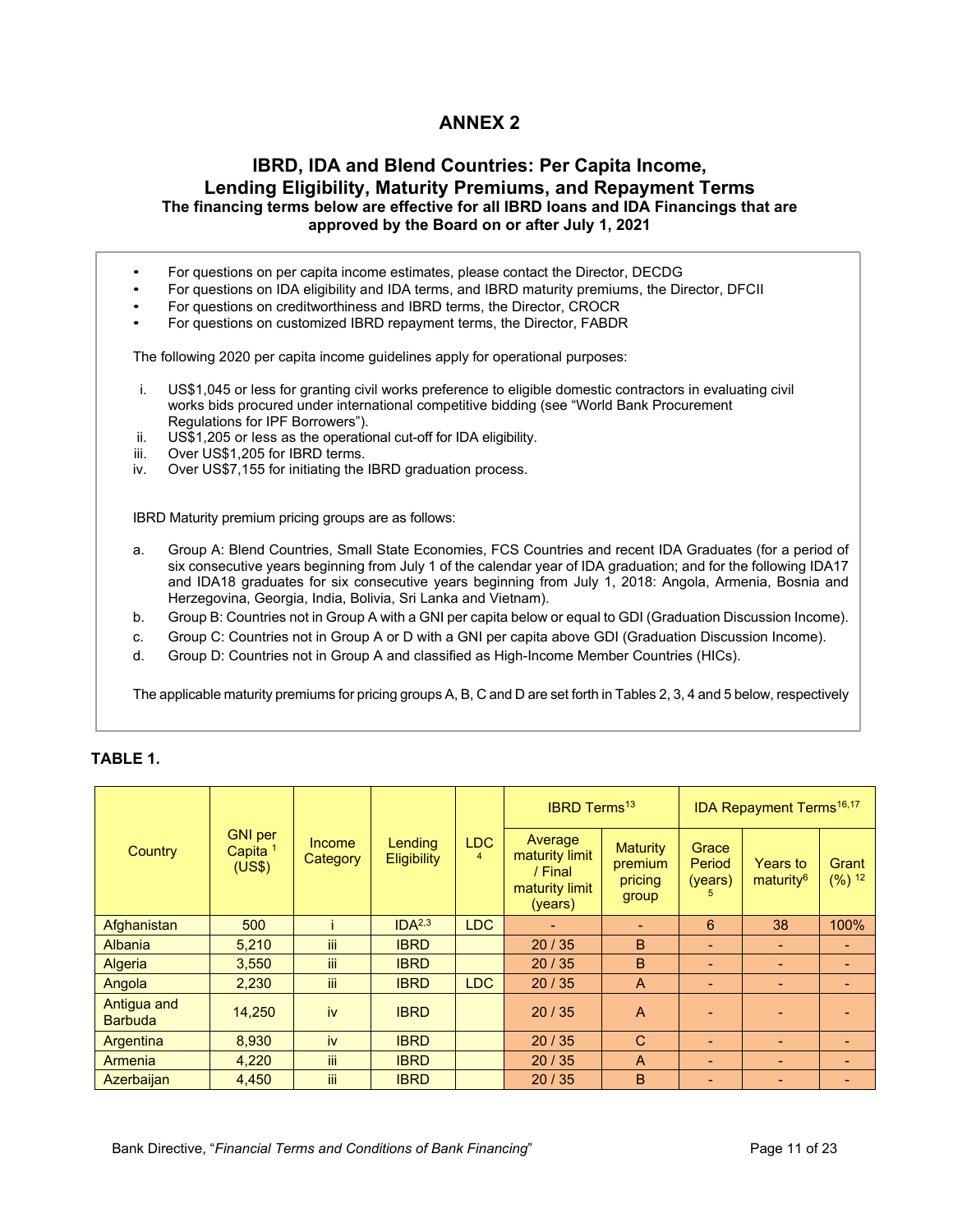|                                                |                                                 |                    |                        |                  | <b>IBRD Terms<sup>13</sup></b>                                    |                                                |                                         | <b>IDA Repayment Terms<sup>16,17</sup></b> |                            |
|------------------------------------------------|-------------------------------------------------|--------------------|------------------------|------------------|-------------------------------------------------------------------|------------------------------------------------|-----------------------------------------|--------------------------------------------|----------------------------|
| <b>Country</b>                                 | <b>GNI</b> per<br>Capita <sup>1</sup><br>(US\$) | Income<br>Category | Lending<br>Eligibility | LDC <sup>4</sup> | Average<br>maturity limit<br>/ Final<br>maturity limit<br>(years) | <b>Maturity</b><br>premium<br>pricing<br>group | Grace<br>Period<br>(years) <sup>5</sup> | <b>Years to</b><br>maturity <sup>6</sup>   | Grant<br>(%) <sup>12</sup> |
| Bangladesh <sup>9</sup>                        | 2,010                                           | iii                | IDA <sup>2,3</sup>     | <b>LDC</b>       |                                                                   |                                                | $\overline{5}$                          | 30                                         | 0%                         |
| <b>Belarus</b>                                 | 6,330                                           | Ϊij                | <b>IBRD</b>            |                  | 20/35                                                             | $\mathsf B$                                    | ÷                                       | $\blacksquare$                             |                            |
| <b>Belize</b>                                  | 3,970                                           | Ϊij                | <b>IBRD</b>            |                  | 20/35                                                             | A                                              | ۰                                       | $\blacksquare$                             |                            |
| Benin <sup>10</sup>                            | 1,280                                           | iii                | IDA <sup>2,3</sup>     | <b>LDC</b>       | ÷,                                                                | $\blacksquare$                                 | 6                                       | 38                                         | 50%                        |
| Bhutan <sup>9, 11</sup>                        | 2,860                                           | iii                | IDA <sup>2,3</sup>     | <b>LDC</b>       |                                                                   | ٠                                              | 10                                      | 40                                         | 0%                         |
| <b>Bolivia</b>                                 | 3,200                                           | Ϊij                | <b>IBRD</b>            |                  | 20 / 35                                                           | A                                              | ÷,                                      | $\blacksquare$                             |                            |
| <b>Bosnia and</b><br>Herzegovina               | 6,090                                           | iii                | <b>IBRD</b>            |                  | 20/35                                                             | A                                              | $\blacksquare$                          | $\overline{\phantom{a}}$                   | $\overline{\phantom{a}}$   |
| <b>Botswana</b>                                | 6,640                                           | iii                | <b>IBRD</b>            |                  | 20/35                                                             | $\mathsf B$                                    | $\overline{\phantom{0}}$                |                                            |                            |
| <b>Brazil</b>                                  | 7,850                                           | iv                 | <b>IBRD</b>            |                  | 20/35                                                             | $\mathsf{C}$                                   | $\blacksquare$                          | $\blacksquare$                             |                            |
| <b>Bulgaria</b>                                | 9,540                                           | iv                 | <b>IBRD</b>            |                  | 20/35                                                             | $\mathsf{C}$                                   | $\overline{\phantom{0}}$                | $\overline{\phantom{0}}$                   |                            |
| <b>Burkina Faso</b>                            | 790                                             | Ť                  | IDA <sup>2,3</sup>     | <b>LDC</b>       | ÷                                                                 | ÷                                              | 6                                       | 38                                         | 50%                        |
| <b>Burundi</b>                                 | 270                                             | j.                 | IDA <sup>2,3</sup>     | <b>LDC</b>       |                                                                   |                                                | $6\phantom{1}$                          | 38                                         | 100%                       |
| Cabo Verde 8                                   | 3,060                                           | Ϊij                | Blend <sup>2</sup>     |                  | 20 / 35                                                           | $\mathsf A$                                    | 10                                      | 40                                         | 0%                         |
| Cambodia <sup>9</sup>                          | 1,490                                           | Ϊij                | IDA <sup>2,3</sup>     | <b>LDC</b>       |                                                                   | ÷                                              | $\overline{5}$                          | 30                                         | 0%                         |
| Cameroon                                       | 1,500                                           | Ϊij                | Blend <sup>2</sup>     |                  | 20/35                                                             | $\mathsf{A}$                                   | 5                                       | 30                                         | 0%                         |
| <b>Central African</b><br><b>Republic</b>      | 510                                             | Ť                  | IDA <sup>2,3</sup>     | <b>LDC</b>       |                                                                   | ۰                                              | 6                                       | 38                                         | 100%                       |
| Chad                                           | 660                                             | Ť                  | IDA <sup>2,3</sup>     | <b>LDC</b>       | ÷                                                                 | $\blacksquare$                                 | $6\phantom{1}6$                         | 38                                         | 100%                       |
| Chile                                          | 13,470                                          | iv                 | <b>IBRD</b>            |                  | 20/35                                                             | D                                              | ä,                                      | $\blacksquare$                             |                            |
| China                                          | 10,610                                          | İV                 | <b>IBRD</b>            |                  | 20/35                                                             | $\mathsf{C}$                                   | ÷,                                      | $\blacksquare$                             |                            |
| Colombia                                       | 5,780                                           | iii                | <b>IBRD</b>            |                  | 20/35                                                             | B                                              |                                         |                                            |                            |
| Comoros <sup>8</sup>                           | 1,450                                           | iii                | IDA <sup>2,3</sup>     | <b>LDC</b>       | ÷,                                                                | ä,                                             | 10                                      | 40                                         | 50%                        |
| Congo,<br><b>Democratic</b><br><b>Republic</b> | 550                                             | Ť                  | IDA <sup>2,3</sup>     | <b>LDC</b>       |                                                                   |                                                | $6\phantom{1}6$                         | 38                                         | 50%                        |
| Congo,<br><b>Republic of</b>                   | 1,830                                           | iii                | Blend <sup>2</sup>     |                  | 20/35                                                             | A                                              | $\overline{5}$                          | 30                                         | 0%                         |
| <b>Costa Rica</b>                              | 11,460                                          | iv                 | <b>IBRD</b>            |                  | 20/35                                                             | $\mathsf C$                                    | ۰                                       | ÷                                          |                            |
| Cote d'Ivoire <sup>9</sup>                     | 2,280                                           | Ϊij                | IDA <sup>2,3</sup>     |                  |                                                                   |                                                | 5                                       | 30                                         | 0%                         |
| Croatia                                        | 14,190                                          | iv                 | <b>IBRD</b>            |                  | 20/35                                                             | D                                              | $\blacksquare$                          | $\blacksquare$                             | $\blacksquare$             |
| Djibouti <sup>9, 11</sup>                      | 3,320                                           | iii.               | IDA <sup>2,3</sup>     | <b>LDC</b>       |                                                                   | ÷                                              | 10                                      | 40                                         | 0%                         |
| Dominica <sup>8</sup>                          | 6,870                                           | iii.               | Blend <sup>2</sup>     |                  | 20 / 35                                                           | A                                              | 10                                      | 40                                         | 0%                         |
| <b>Dominican</b><br><b>Republic</b>            | 7,260                                           | iv                 | <b>IBRD</b>            |                  | 20/35                                                             | $\mathbf C$                                    | ٠                                       | $\blacksquare$                             | ٠                          |
| Ecuador                                        | 5,530                                           | iii.               | <b>IBRD</b>            |                  | 20 / 35                                                           | B                                              | ÷                                       | $\blacksquare$                             | ÷                          |
| Egypt, Arab<br><b>Republic of</b>              | 3,000                                           | iii.               | <b>IBRD</b>            |                  | 20/35                                                             | B                                              | -                                       | ٠                                          |                            |
| <b>El Salvador</b>                             | 3,650                                           | iii.               | <b>IBRD</b>            |                  | 20/35                                                             | $\, {\bf B} \,$                                | $\blacksquare$                          | $\blacksquare$                             | $\blacksquare$             |
| Equatorial<br>Guinea <sup>17</sup>             | 5,810                                           | Ш                  | <b>IBRD</b>            |                  | 20/35                                                             | $\mathsf{A}$                                   | -                                       | $\blacksquare$                             | ٠                          |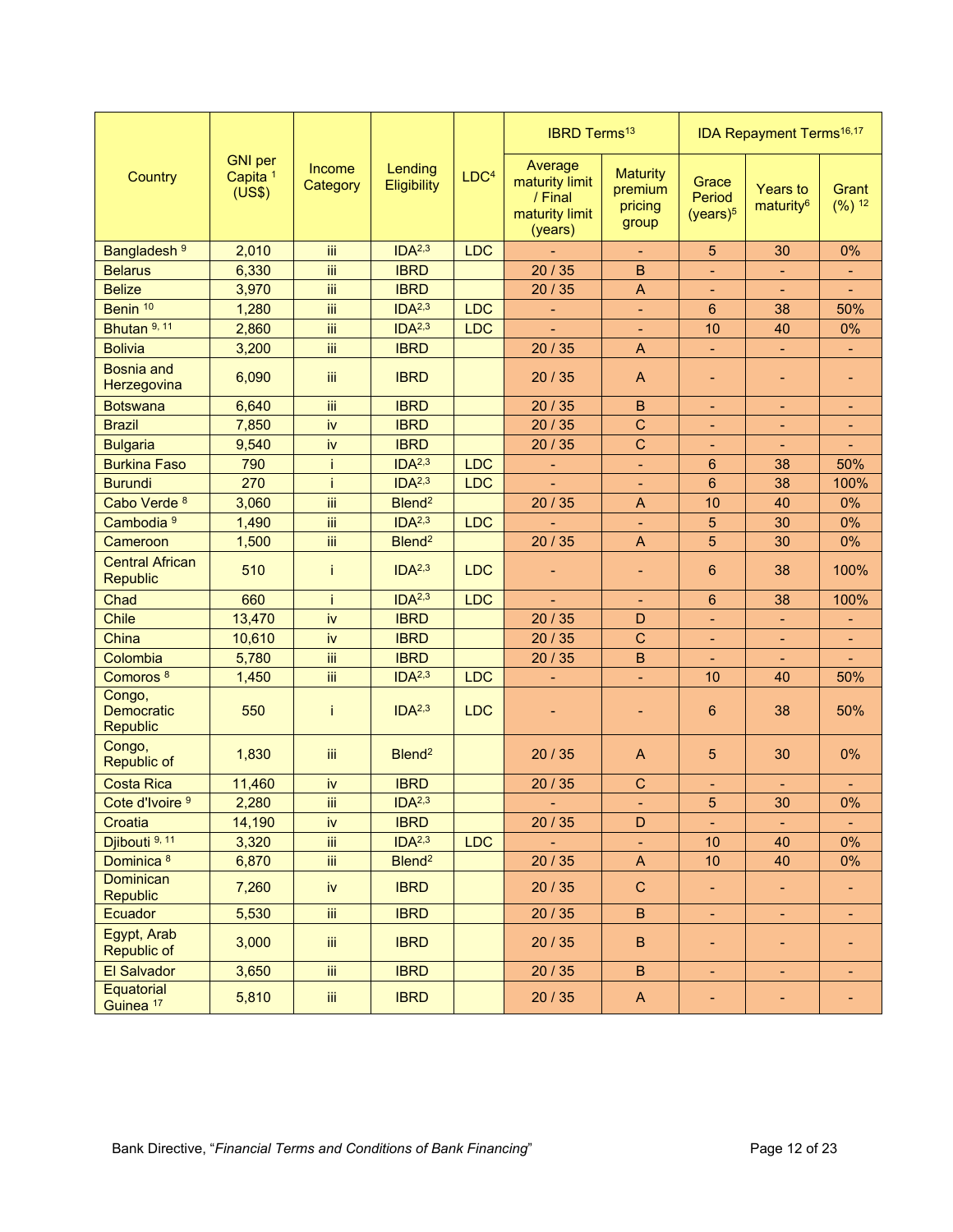|                                         |                                                 |                    |                        |                  | <b>IBRD Terms<sup>13</sup></b>                                    |                                                |                                         | <b>IDA Repayment Terms<sup>16,17</sup></b> |                            |
|-----------------------------------------|-------------------------------------------------|--------------------|------------------------|------------------|-------------------------------------------------------------------|------------------------------------------------|-----------------------------------------|--------------------------------------------|----------------------------|
| Country                                 | <b>GNI</b> per<br>Capita <sup>1</sup><br>(US\$) | Income<br>Category | Lending<br>Eligibility | LDC <sup>4</sup> | Average<br>maturity limit<br>/ Final<br>maturity limit<br>(years) | <b>Maturity</b><br>premium<br>pricing<br>group | Grace<br>Period<br>(years) <sup>5</sup> | <b>Years to</b><br>maturity <sup>6</sup>   | Grant<br>(%) <sup>12</sup> |
| Eritrea <sup>7</sup>                    | <b>NA</b>                                       | j.                 | IDA <sup>2,3</sup>     | <b>LDC</b>       |                                                                   | $\blacksquare$                                 | 6                                       | 38                                         |                            |
| Eswatini                                | 3,580                                           | iii                | <b>IBRD</b>            |                  | 20 / 35                                                           | A                                              | $\blacksquare$                          |                                            |                            |
| Ethiopia <sup>20</sup>                  | 890                                             | Ť                  | IDA <sup>2,3</sup>     | LDC              |                                                                   | ٠                                              | $6\phantom{1}6$                         | 38                                         | 100%                       |
| Fiji <sup>8</sup>                       | 4,720                                           | Ϊij                | Blend <sup>2</sup>     |                  | 20/35                                                             | A                                              | 10                                      | 40                                         | 0%                         |
| Gabon                                   | 6,970                                           | iii                | <b>IBRD</b>            |                  | 20/35                                                             | В                                              | $\blacksquare$                          |                                            |                            |
| Gambia, The                             | 750                                             | Ť                  | IDA <sup>2,3</sup>     | <b>LDC</b>       |                                                                   | ÷                                              | 6                                       | 38                                         | 100%                       |
| Georgia                                 | 4,290                                           | iii                | <b>IBRD</b>            |                  | 20/35                                                             | A                                              | $\blacksquare$                          | $\blacksquare$                             |                            |
| Ghana <sup>9</sup>                      | 2,230                                           | iii                | IDA <sup>2,3</sup>     |                  |                                                                   | $\blacksquare$                                 | 5                                       | 30                                         | 0%                         |
| Grenada <sup>8</sup>                    | 8,740                                           | iv                 | Blend <sup>2</sup>     |                  | 20/35                                                             | A                                              | 10                                      | 40                                         | 0%                         |
| Guatemala                               | 4,490                                           | iii                | <b>IBRD</b>            |                  | 20/35                                                             | B                                              | $\blacksquare$                          |                                            | ÷,                         |
| Guinea                                  | 1,020                                           | j                  | IDA <sup>2,3</sup>     | <b>LDC</b>       |                                                                   | $\blacksquare$                                 | 6                                       | 38                                         | 50%                        |
| Guinea-Bissau                           | 760                                             | İ                  | IDA <sup>2,3</sup>     | <b>LDC</b>       |                                                                   | $\blacksquare$                                 | $6\phantom{1}6$                         | 38                                         | 100%                       |
| Guyana <sup>9, 11</sup>                 | 6,600                                           | Ϊij                | IDA <sup>2,3</sup>     |                  | $\qquad \qquad \blacksquare$                                      | $\blacksquare$                                 | 10                                      | 40                                         | 0%                         |
| Haiti <sup>10</sup>                     | 1,250                                           | iii                | IDA <sup>2,3</sup>     | <b>LDC</b>       | ٠                                                                 | ٠                                              | 6                                       | 38                                         | 100%                       |
| Honduras <sup>9</sup>                   | 2,200                                           | iii                | IDA <sup>2,3</sup>     |                  |                                                                   | -                                              | 5                                       | 30                                         | 0%                         |
| India                                   | 1,900                                           | iii                | <b>IBRD</b>            |                  | 20 / 35                                                           | A                                              | $\blacksquare$                          |                                            | ۰                          |
| <b>Indonesia</b>                        | 3,870                                           | iii                | <b>IBRD</b>            |                  | 20/35                                                             | $\mathsf B$                                    | ÷                                       |                                            | ۰                          |
| Iran, Islamic<br><b>Republic of</b>     | 2,870                                           | Ϊiί                | <b>IBRD</b>            |                  | 20/35                                                             | $\sf B$                                        | $\blacksquare$                          | ٠                                          | ۰                          |
| Iraq $15$                               | 4,660                                           | iii                | <b>IBRD</b>            |                  | 20/35                                                             | A                                              | $\blacksquare$                          | ٠                                          | ٠                          |
| Jamaica                                 | 4,620                                           | iii                | <b>IBRD</b>            |                  | 20/35                                                             | $\mathsf B$                                    | $\blacksquare$                          | ٠                                          | ۰                          |
| Jordan <sup>15</sup>                    | 4,310                                           | iii                | <b>IBRD</b>            |                  | 20/35                                                             | B                                              | $\blacksquare$                          |                                            |                            |
| Kazakhstan                              | 8,680                                           | iv                 | <b>IBRD</b>            |                  | 20 / 35                                                           | $\mathsf{C}$                                   | $\blacksquare$                          |                                            |                            |
| Kenya                                   | 1,760                                           | Ϊij                | Blend <sup>2</sup>     |                  | 20/35                                                             | $\boldsymbol{\mathsf{A}}$                      | 5                                       | 30                                         | 0%                         |
| Kiribati <sup>8</sup>                   | 3,010                                           | Ϊİ                 | IDA <sup>2,3</sup>     | <b>LDC</b>       |                                                                   | $\blacksquare$                                 | 10                                      | 40                                         | 100%                       |
| Kosovo,<br>Republic of 9                | 4,440                                           | iii                | IDA <sup>2,3</sup>     |                  | ٠                                                                 | $\blacksquare$                                 | 5                                       | 30                                         | 0%                         |
| Kyrgyz<br><b>Republic</b>               | 1,160                                           | ii.                | IDA <sup>2,3</sup>     |                  | -                                                                 | $\overline{\phantom{0}}$                       | $6\phantom{1}6$                         | 38                                         | 50%                        |
| Lao PDR 9                               | 2,480                                           | Ϊij                | IDA <sup>2,3</sup>     | <b>LDC</b>       |                                                                   |                                                | 5                                       | 30                                         | 0%                         |
| Lebanon <sup>15</sup>                   | 5,510                                           | Ϊij                | <b>IBRD</b>            |                  | 20 / 35                                                           | A                                              | ٠                                       | $\blacksquare$                             | 0%                         |
| Lesotho <sup>9,22</sup>                 | 1,100                                           | ij.                | IDA <sup>2,3</sup>     | <b>LDC</b>       | ۳                                                                 | ۳                                              | 5                                       | 30                                         | $0\%$                      |
| Liberia                                 | 530                                             | Ť                  | IDA <sup>2,3</sup>     | <b>LDC</b>       |                                                                   | ÷                                              | $\,6\,$                                 | 38                                         | 50%                        |
| Libya <sup>17</sup>                     | 4,850                                           | Ϊİ                 | <b>IBRD</b>            |                  | 20 / 35                                                           | A                                              | $\blacksquare$                          |                                            |                            |
| Madagascar                              | 480                                             | Ť                  | IDA <sup>2,3</sup>     | <b>LDC</b>       | $\omega_{\rm c}$                                                  | $\blacksquare$                                 | $\boldsymbol{6}$                        | 38                                         | 50%                        |
| Malawi                                  | 580                                             | İ.                 | IDA <sup>2,3</sup>     | <b>LDC</b>       | ÷.                                                                | $\blacksquare$                                 | $\boldsymbol{6}$                        | 38                                         | 50%                        |
| <b>Malaysia</b>                         | 10,580                                          | İV                 | <b>IBRD</b>            |                  | 20/35                                                             | $\mathbf C$                                    | ÷                                       | $\blacksquare$                             |                            |
| Maldives <sup>8</sup>                   | 6,830                                           | iii                | IDA <sup>2,3</sup>     |                  | ÷,                                                                | $\blacksquare$                                 | 10                                      | 40                                         | 100%                       |
| Mali                                    | 830                                             | Î.                 | IDA <sup>2,3</sup>     | <b>LDC</b>       | ÷                                                                 | ÷                                              | $6\phantom{a}$                          | 38                                         | 50%                        |
| <b>Marshall</b><br>Islands <sup>8</sup> | <b>NA</b>                                       | Ϊij                | IDA <sup>2,3</sup>     |                  | ۳                                                                 | ٠                                              | 10                                      | 40                                         | 100%                       |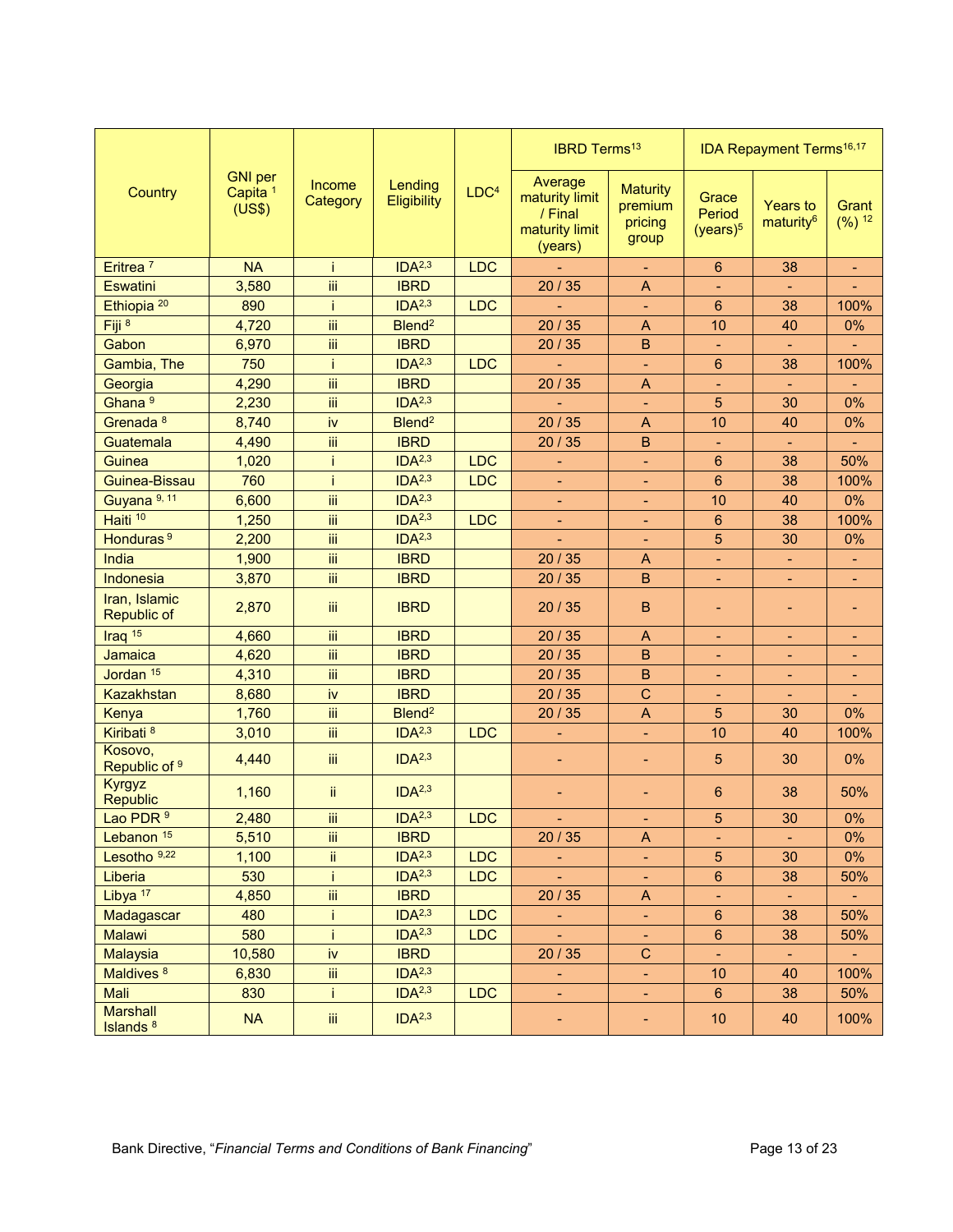|                                       |                                                 |                    |                        |                              | <b>IBRD Terms<sup>13</sup></b>                                    |                                                    |                                         | <b>IDA Repayment Terms<sup>16,17</sup></b> |                   |
|---------------------------------------|-------------------------------------------------|--------------------|------------------------|------------------------------|-------------------------------------------------------------------|----------------------------------------------------|-----------------------------------------|--------------------------------------------|-------------------|
| Country                               | <b>GNI</b> per<br>Capita <sup>1</sup><br>(US\$) | Income<br>Category | Lending<br>Eligibility | <b>LDC</b><br>$\overline{4}$ | Average<br>maturity limit<br>/ Final<br>maturity limit<br>(years) | <b>Maturity</b><br>premiu<br>m<br>pricing<br>group | Grace<br>Period<br>(years) <sup>5</sup> | <b>Years to</b><br>maturity                | Grant<br>$(%)^12$ |
| Mauritania <sup>9</sup>               | 1,640                                           | iii                | IDA <sup>2,3</sup>     | <b>LDC</b>                   |                                                                   |                                                    | $\overline{5}$                          | 30                                         | 0%                |
| <b>Mauritius</b>                      | 10,230                                          | iv                 | <b>IBRD</b>            |                              | 20/35                                                             | $\overline{A}$                                     | ÷,                                      |                                            |                   |
| <b>Mexico</b>                         | 8,480                                           | iv                 | <b>IBRD</b>            |                              | 20/35                                                             | $\mathsf{C}$                                       |                                         |                                            |                   |
| Micronesia, Fed.<br>Sts. Of 8         | <b>NA</b>                                       | iii.               | IDA <sup>2,3</sup>     |                              |                                                                   | ÷,                                                 | 10                                      | 40                                         | 100%              |
| Moldova <sup>19</sup>                 | 4,570                                           | Ϊİ                 | <b>IBRD</b>            |                              | 20/35                                                             | A                                                  | $\blacksquare$                          | $\blacksquare$                             | $\blacksquare$    |
| Mongolia <sup>19</sup>                | 3,670                                           | Ϊij                | <b>IBRD</b>            |                              | 20/35                                                             | A                                                  | ÷,                                      |                                            |                   |
| Montenegro                            | 7,900                                           | iv                 | <b>IBRD</b>            |                              | 20/35                                                             | $\overline{A}$                                     | -                                       |                                            |                   |
| Morocco                               | 2,980                                           | Ϊij                | <b>IBRD</b>            |                              | 20/35                                                             | B                                                  | ٠                                       |                                            |                   |
| Mozambique                            | 460                                             | j.                 | IDA <sup>2,3</sup>     | <b>LDC</b>                   | ٠                                                                 | ٠                                                  | 6                                       | 38                                         | 100%              |
| Myanmar <sup>9</sup>                  | 1,260                                           | Ϊİ                 | IDA <sup>2,3</sup>     | <b>LDC</b>                   |                                                                   | ÷,                                                 | 5                                       | 30                                         | 0%                |
| <b>Namibia</b>                        | 4,520                                           | Ϊİ                 | <b>IBRD</b>            |                              | 20/35                                                             | B                                                  | $\blacksquare$                          |                                            | $\blacksquare$    |
| Nauru 15, 17                          | <b>NA</b>                                       | iv                 | <b>IBRD</b>            |                              | 20/35                                                             | A                                                  | ٠                                       |                                            |                   |
| <b>Nepal</b>                          | 1,190                                           | ii                 | IDA <sup>2,3</sup>     | <b>LDC</b>                   | ÷                                                                 | ÷                                                  | 6                                       | 38                                         | 0%                |
| Nicaragua <sup>9</sup>                | 1,850                                           | Ϊİ                 | IDA <sup>2,3</sup>     |                              | ٠                                                                 | ٠                                                  | 5                                       | 30                                         | 0%                |
| <b>Niger</b>                          | 540                                             | Ť                  | IDA <sup>2,3</sup>     | <b>LDC</b>                   | ÷,                                                                | $\blacksquare$                                     | $6\phantom{1}$                          | 38                                         | 50%               |
| <b>Nigeria</b>                        | 2,000                                           | iii                | Blend <sup>2</sup>     |                              | 20/35                                                             | A                                                  | 5                                       | 30                                         | 0%                |
| <b>North</b><br>Macedonia             | 5,720                                           | Ϊij                | <b>IBRD</b>            |                              | 20/35                                                             | B                                                  | ٠                                       |                                            |                   |
| Pakistan                              | 1,280                                           | iii                | Blend <sup>2</sup>     |                              | 20/35                                                             | A                                                  | 5                                       | 30                                         | 0%                |
| Palau                                 | <b>NA</b>                                       | İV                 | <b>IBRD</b>            |                              | 20/35                                                             | $\overline{A}$                                     | ÷,                                      |                                            |                   |
| Panama                                | 11,880                                          | İV                 | <b>IBRD</b>            |                              | 20/35                                                             | $\mathsf{C}$                                       | ä,                                      |                                            |                   |
| <b>Papua New</b><br>Guinea            | 2,660                                           | iii.               | Blend <sup>2</sup>     |                              | 20/35                                                             | A                                                  | 5                                       | 30                                         | 0%                |
| Paraguay                              | 5,140                                           | iii                | <b>IBRD</b>            |                              | 20/35                                                             | B                                                  | ٠                                       | $\blacksquare$                             |                   |
| Peru                                  | 6,010                                           | Ϊİ                 | <b>IBRD</b>            |                              | 20/35                                                             | $\sf B$                                            | ٠                                       | $\qquad \qquad \blacksquare$               | ٠                 |
| <b>Philippines</b>                    | 3,430                                           | Ϊİ                 | <b>IBRD</b>            |                              | 20/35                                                             | $\mathsf B$                                        | ۰                                       | ۰                                          | ۰                 |
| Poland                                | 15,270                                          | iv                 | <b>IBRD</b>            |                              | 20/35                                                             | D                                                  | ٠                                       | ۰                                          | ٠                 |
| Romania                               | 12,570                                          | iv                 | <b>IBRD</b>            |                              | 20/35                                                             | $\mathsf{C}$                                       | ÷                                       | $\blacksquare$                             | ٠                 |
| <b>Russian</b><br>Federation 14       | 10,690                                          | iv                 | <b>IBRD</b>            |                              | 20/35                                                             | $\mathsf{C}$                                       | $\blacksquare$                          |                                            | ٠                 |
| Rwanda                                | 780                                             | i.                 | IDA <sup>2,3</sup>     | <b>LDC</b>                   | ÷,                                                                | $\blacksquare$                                     | $6\phantom{a}$                          | 38                                         | 50%               |
| Samoa,<br>Independent<br>State of 8   | 4,070                                           | Ϊij                | IDA <sup>2,3</sup>     |                              |                                                                   |                                                    | 10                                      | 40                                         | 100%              |
| Sao Tome and<br>Principe <sup>8</sup> | 2,070                                           | ΪÏ                 | IDA <sup>2,3</sup>     | <b>LDC</b>                   |                                                                   |                                                    | 10                                      | 40                                         | 100%              |
| Senegal <sup>9</sup>                  | 1,430                                           | iii                | IDA <sup>2,3</sup>     | <b>LDC</b>                   |                                                                   |                                                    | $5\phantom{.}$                          | 30                                         | 0%                |
| <b>Serbia</b>                         | 7,400                                           | iv                 | <b>IBRD</b>            |                              | 20/35                                                             | $\sf{B}$                                           | ÷                                       |                                            |                   |
| <b>Seychelles</b>                     | 12,720                                          | İV                 | <b>IBRD</b>            |                              | 20 / 35                                                           | A                                                  | ٠                                       |                                            |                   |
| Sierra Leone                          | 490                                             | Ť                  | IDA <sup>2,3</sup>     | <b>LDC</b>                   | ÷                                                                 | $\blacksquare$                                     | $6\phantom{.}$                          | 38                                         | 100%              |
| <b>Solomon Islands</b><br>8           | 2,300                                           | iii                | IDA <sup>2,3</sup>     | <b>LDC</b>                   | ÷                                                                 | ٠                                                  | 10                                      | 40                                         | 50%               |
| Somalia                               | 310                                             | Ť.                 | IDA <sup>2,3</sup>     | <b>LDC</b>                   |                                                                   |                                                    | $6\phantom{a}$                          | 38                                         | 100%              |
| <b>South Africa</b>                   | 5,410                                           | Ϊİ                 | <b>IBRD</b>            |                              | 20/35                                                             | $\sf B$                                            |                                         |                                            |                   |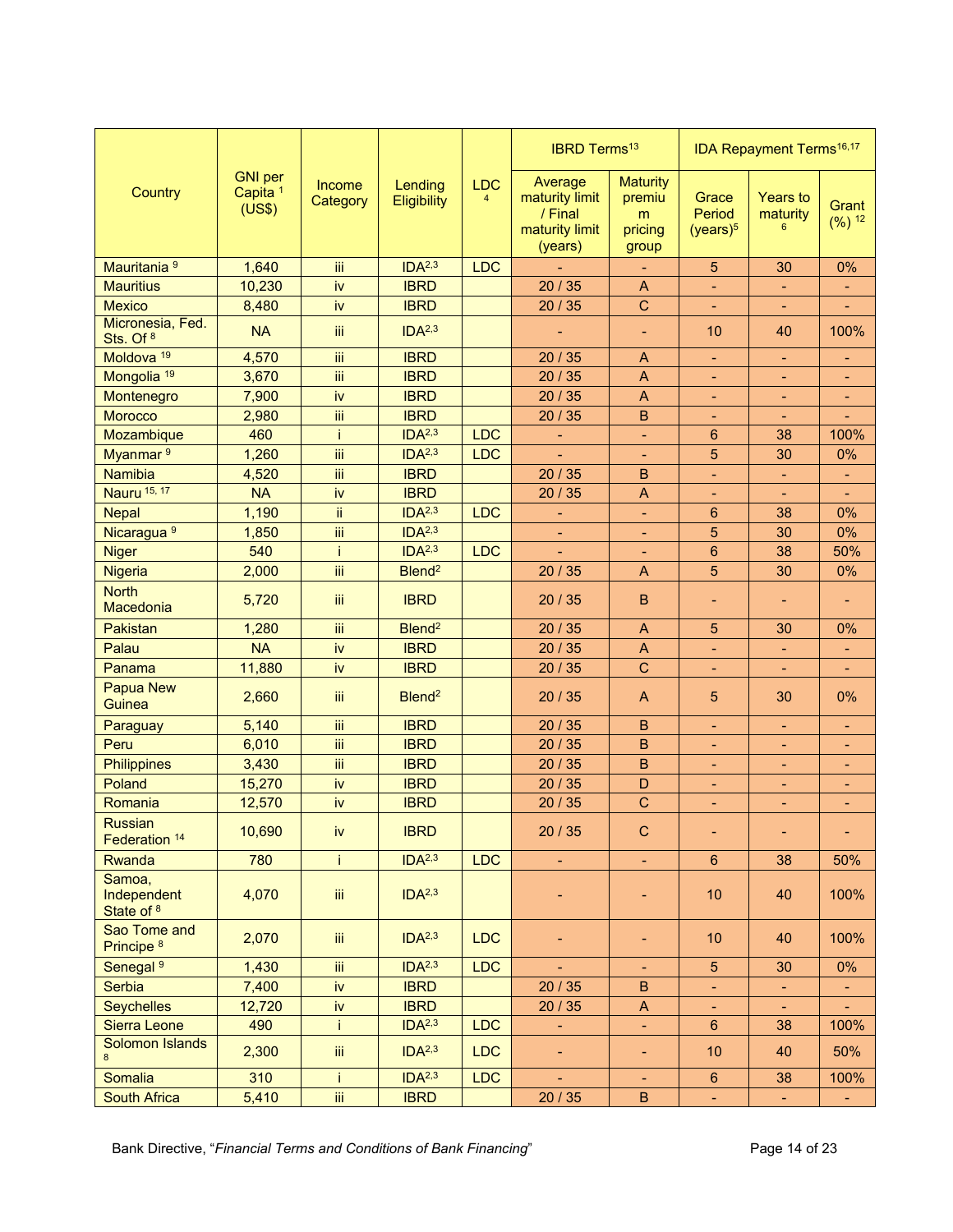|                                                |                                                 |                    |                               |                  | <b>IBRD Terms<sup>13</sup></b>                                    |                                                |                                         | <b>IDA Repayment Terms<sup>16,17</sup></b> |                            |
|------------------------------------------------|-------------------------------------------------|--------------------|-------------------------------|------------------|-------------------------------------------------------------------|------------------------------------------------|-----------------------------------------|--------------------------------------------|----------------------------|
| Country                                        | <b>GNI</b> per<br>Capita <sup>1</sup><br>(US\$) | Income<br>Category | Lending<br><b>Eligibility</b> | LDC <sup>4</sup> | Average<br>maturity limit<br>/ Final<br>maturity limit<br>(years) | <b>Maturity</b><br>premium<br>pricing<br>group | Grace<br>Period<br>(years) <sup>5</sup> | <b>Years to</b><br>maturity <sup>6</sup>   | Grant<br>(%) <sup>12</sup> |
| <b>South Sudan</b>                             | <b>NA</b>                                       | İ                  | IDA <sup>2,3</sup>            | <b>LDC</b>       |                                                                   | ۳                                              | 6                                       | 38                                         | 100%                       |
| <b>Sri Lanka</b>                               | 3,720                                           | iii                | <b>IBRD</b>                   |                  | 20/35                                                             | $\mathsf{A}$                                   | ÷                                       | $\blacksquare$                             | $\blacksquare$             |
| St. Kitts and<br><b>Nevis</b>                  | 17,400                                          | iv                 | <b>IBRD</b>                   |                  | 20/35                                                             | A                                              | ÷                                       | $\overline{\phantom{0}}$                   |                            |
| St. Lucia 8                                    | 8,790                                           | iv                 | Blend <sup>2</sup>            |                  | 20/35                                                             | $\mathsf{A}$                                   | 10                                      | 40                                         | 0%                         |
| St. Vincent and<br>the Grenadines <sup>8</sup> | 7,340                                           | iv                 | Blend <sup>2</sup>            |                  | 20/35                                                             | $\overline{A}$                                 | 10                                      | 40                                         | 0%                         |
| Sudan                                          | 650                                             | Ť                  | IDA <sup>2,3</sup>            | <b>LDC</b>       |                                                                   | $\blacksquare$                                 | $6\phantom{a}$                          | 38                                         | 100%                       |
| <b>Suriname</b>                                | 5,510                                           | iii                | <b>IBRD</b>                   |                  | 20/35                                                             | $\overline{A}$                                 | ÷,                                      | $\blacksquare$                             | $\blacksquare$             |
| <b>Syrian Arab</b><br>Republic 7, 15           | <b>NA</b>                                       | Ť                  | IDA <sup>2,3</sup>            |                  |                                                                   | $\overline{\phantom{0}}$                       | 6                                       | 38                                         |                            |
| Tajikistan                                     | 1,060                                           | ii.                | IDA <sup>2,3</sup>            |                  |                                                                   | ٠                                              | $6\phantom{1}$                          | 38                                         | 100%                       |
| <b>Tanzania</b>                                | 1,080                                           | ii.                | IDA <sup>2,3</sup>            | <b>LDC</b>       |                                                                   |                                                | 6                                       | 38                                         | 0%                         |
| <b>Thailand</b>                                | 7,050                                           | ΪÏ                 | <b>IBRD</b>                   |                  | 20/35                                                             | B                                              | ÷,                                      |                                            |                            |
| Timor-Leste 11                                 | 1,830                                           | ΪÏ                 | Blend <sup>2</sup>            | <b>LDC</b>       | 20/35                                                             | $\mathsf{A}$                                   | 10                                      | 40                                         | 0%                         |
| <b>Togo</b>                                    | 920                                             | Ť                  | IDA <sup>2,3</sup>            | <b>LDC</b>       | ÷                                                                 | $\blacksquare$                                 | 6                                       | 38                                         | 50%                        |
| Tonga <sup>8</sup>                             | <b>NA</b>                                       | iii                | IDA <sup>2,3</sup>            |                  | ÷.                                                                | $\blacksquare$                                 | 10                                      | 40                                         | 100%                       |
| <b>Trinidad and</b><br><b>Tobago</b>           | 15,410                                          | iv                 | <b>IBRD</b>                   |                  | 20/35                                                             | A                                              | ÷                                       | $\blacksquare$                             |                            |
| <b>Tunisia</b>                                 | 3,100                                           | Ϊİ                 | <b>IBRD</b>                   |                  | 20/35                                                             | $\overline{B}$                                 | ۰                                       |                                            |                            |
| <b>Turkey</b>                                  | 9,050                                           | iv                 | <b>IBRD</b>                   |                  | 20/35                                                             | $\mathsf{C}$                                   |                                         | $\blacksquare$                             |                            |
| Turkmenistan                                   | <b>NA</b>                                       | iv                 | <b>IBRD</b>                   |                  | 20/35                                                             | $\mathbf B$                                    |                                         |                                            |                            |
| Tuvalu <sup>8</sup>                            | 5,820                                           | ΪÏ                 | IDA <sup>2,3</sup>            | <b>LDC</b>       |                                                                   | $\blacksquare$                                 | 10                                      | 40                                         | 100%                       |
| Uganda                                         | 800                                             | Ť                  | IDA <sup>2,3</sup>            | LDC              |                                                                   | ٠                                              | 6                                       | 38                                         | 50%                        |
| Ukraine 14                                     | 3,540                                           | iii                | <b>IBRD</b>                   |                  | 20/35                                                             | B.                                             | ÷                                       | $\blacksquare$                             | $\blacksquare$             |
| <b>Uruguay</b>                                 | 15,830                                          | iv                 | <b>IBRD</b>                   |                  | 20/35                                                             | D                                              | ÷                                       | $\blacksquare$                             | $\blacksquare$             |
| <b>Uzbekistan</b>                              | 1,670                                           | ΪÏ                 | Blend <sup>2</sup>            |                  | 20/35                                                             | $\mathsf{A}$                                   | $\overline{5}$                          | 30                                         | 0%                         |
| Vanuatu <sup>8</sup>                           | 2,780                                           | Ϊiί                | IDA <sup>2,3</sup>            |                  |                                                                   |                                                | 10                                      | 40                                         | 50%                        |
| Venezuela, RB<br>de                            | NA                                              | $\mathrm{iii}$     | <b>IBRD</b>                   |                  | 20 / 35                                                           | $\boldsymbol{\mathsf{A}}$                      |                                         |                                            |                            |
| Vietnam                                        | 2,660                                           | iii.               | <b>IBRD</b>                   |                  | 20/35                                                             | $\mathsf{A}$                                   | ÷                                       | ÷,                                         | $\blacksquare$             |
| Yemen,<br>Republic of                          | <b>NA</b>                                       | Ť.                 | IDA <sup>2,3</sup>            | LDC              |                                                                   |                                                | 6                                       | 38                                         | 100%                       |
| Zambia 9,22                                    | 1,190                                           | ij.                | IDA <sup>2,3</sup>            | <b>LDC</b>       |                                                                   |                                                | $\overline{5}$                          | 30                                         | $0\%$                      |
| Zimbabwe <sup>7,21</sup>                       | 1,090                                           | ii.                | Blend <sup>2</sup>            |                  | 20 / 35                                                           | $\mathsf{A}$                                   | 5 <sup>5</sup>                          | 30                                         | $\blacksquare$             |

#### **Key**

NA = Estimates are available in ranges only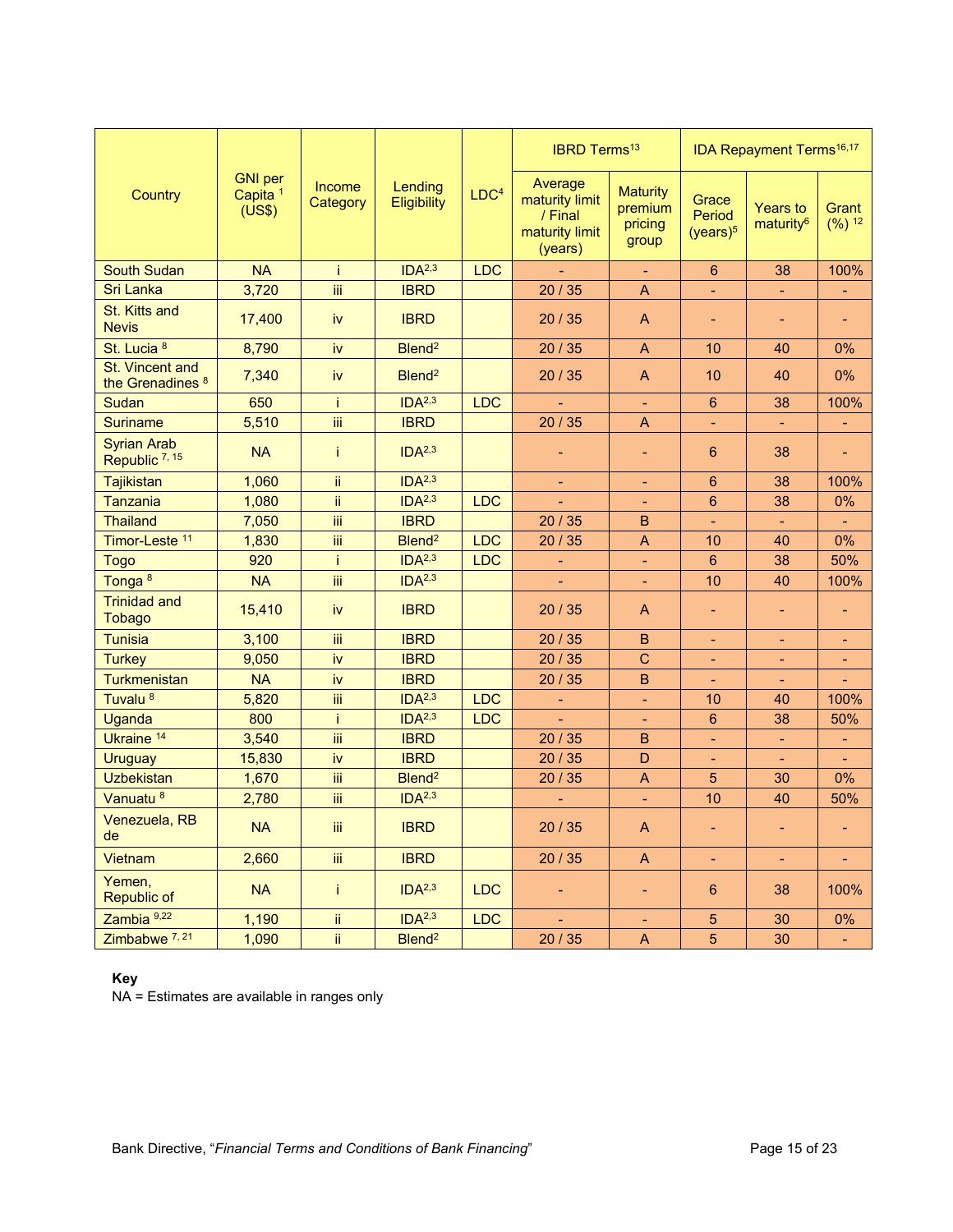- 1. World Bank Atlas methodology; 2020 per capita GNI (Gross National Income, formerly GNP) figures are in U.S. dollars.
- <sup>2.</sup> Countries are eligible for IDA resources on the basis of (a) relative poverty and (b) lack of creditworthiness. The operational cut-off for IDA eligibility for FY22 is a 2020 GNI per capita of US\$1,205, using Atlas methodology. To receive IDA resources, countries also meet tests of performance. An exception is made for some Small Island Economies (see footnote 8). In addition to GNI per capita, decisions to graduate countries from IDA are based on an assessment of a country's macroeconomic prospects, creditworthiness, risk of debt distress, vulnerability to shocks, institutional constraints, and levels of poverty and social indicators.
- <sup>3.</sup> Countries eligible only for IDA resources except for limited IBRD Enclave support.
- 4. Countries that are classified as least developed countries (LDCs) by the United Nations.
- <sup>5.</sup> IDA regular term credits approved on or after July 1, 2017 have a 6-year grace period. IDA blend term credits continue to have a 5-year grace period, and IDA small economy term credits continue to have a 10-year grace period.
- $6.$  Effective July 1, 2017, the maturity for IDA regular term credits is 38 years with principal repayable at 3.125 percent per annum for years 7-38, with a service charge of 0.75 percent in SDR terms. The maturity for IDA small economy term credits continue to be 40 years with principal repayable at 2 percent per annum for years 11-20 and 4 percent per annum for years 21-40. Effective July 1, 2017, blend term credits have a maturity of 30 years, a grace period of 5 years, a 0.75 percent service charge and 1.25 percent interest charge, both in SDR terms, and with principal repayable at 3.3 percent per annum for years 6-25 and 6.8 percent per annum for years 26-30. IDA Concessional Credits include an acceleration clause, providing for the possibility of doubling of principal payments from creditworthy borrowers where per capita income remains above eligibility thresholds. IDA credits on hardened terms (approved during IDA13-IDA15) and non-concessional credits are exempt from the accelerated repayment provisions.
- $7.$  Loans/credits in nonaccrual status as of July 1, 2021. Grant eligibility is determined when the country reengages with IDA/IBRD. General information on IBRD and IDA countries with loan/credits in nonaccrual status is available from the IBRD Credit Risk (CROCR) and Development Finance Corporate IDA and IBRD (DFCII) Departments, respectively.
- 8. Countries that are granted the status of an IDA-only Country under the Small Island Economies Exception. For credits approved on or after July 1, 2011, Blend Countries that have been granted the Small Island Economies Exception receive IDA Concessional Credits on small economy terms.
- 9. The IDA-eligible country's GNI per capita has been above the operational cut-off for IDA eligibility for more than two consecutive years (Gap Country). It receives IDA Financing on blend terms unless (a) it is granted the Small Island Economies Exception; or (b) it is an IDA-eligible Small State Economy that is not an island state. See Bank Policy Financial Terms and Conditions, Paragraph III.2.a.i.B and Annex 5.
- $10.$  The country's GNI per capita has been above the IDA operational cut-off for either one or two consecutive years, and the country continues to access IDA resources on regular terms or small economy terms, as relevant.
- 11. IDA-eligible Small State Economy that is not an island state. Effective July 1, 2017, IDA Financing is on small economy terms. If IBRD financing is provided, Small State Economies receive an exemption from the increase in IBRD's maturity premium in accordance with Section III.1.a.ii.F of the Bank Policy, "Financial Terms and Conditions of Bank Financing."
- <sup>12.</sup> Grant eligibility varies by fiscal year and is based on the IDA grant framework in accordance with the IDA16 Agreement entitled "Additions to IDA Resources: Sixteenth Replenishment – IDA16: Delivering Development Results" (February 15, 2011). In IDA19, Gap (footnote 9) and Blend countries that are eligible to receive financing from the Window for Host Communities and Refugees (WHR) are eligible for WHR-funded grants as set out in Section III 2.b.i.B of the of Bank Policy, "Financial Terms and Conditions of Bank Financing". Eligibility for IDA grants may be affected for countries that are subject to hardening of terms under the SDFP. The ceiling of US\$1 billion applies only to grant allocations under the Country Allocations and does not apply to grants from IDA windows. Country Allocations beyond the US\$1 billion ceiling would be on credit terms applicable to the country, or as determined under the SDFP.
- Current financing terms by country are available on the World Bank Treasury website [\(http://www.worldbank.org/en/about/unit/treasury/financial-products/ibrd/ibrd-lending-rates-and-fees#2](https://treasury.worldbank.org/en/about/unit/treasury/ibrd-financial-products/lending-rates-and-fees)). The maturity premium levels effective on or after July 1, 2018 do not apply to loans that meet both the following conditions: (i) the Invitation to Negotiate is issued on or before June 30, 2018; and (ii) the Board approves the loan on or before September 30, 2018. For those loans, the maturity premium is the one in force on June 30, 2018. Note that the maturity premium level (if any) applicable to DDOs and Cat DDOs is that in effect at the time of each withdrawal. The maturity premium levels effective on or after July 1, 2018 do not apply to Bank guarantees approved by the Board on or before September 30, 2018. For those Bank guarantees, the applicable maturity premium is the one in force on June 30, 2018. The SBL Surcharge may apply to member countries as described in Section III.10. of this Directive, and in Section III.1.a.ii.D. and Annex 2 of the Bank Policy, "Financial Terms and Conditions of Bank Financing."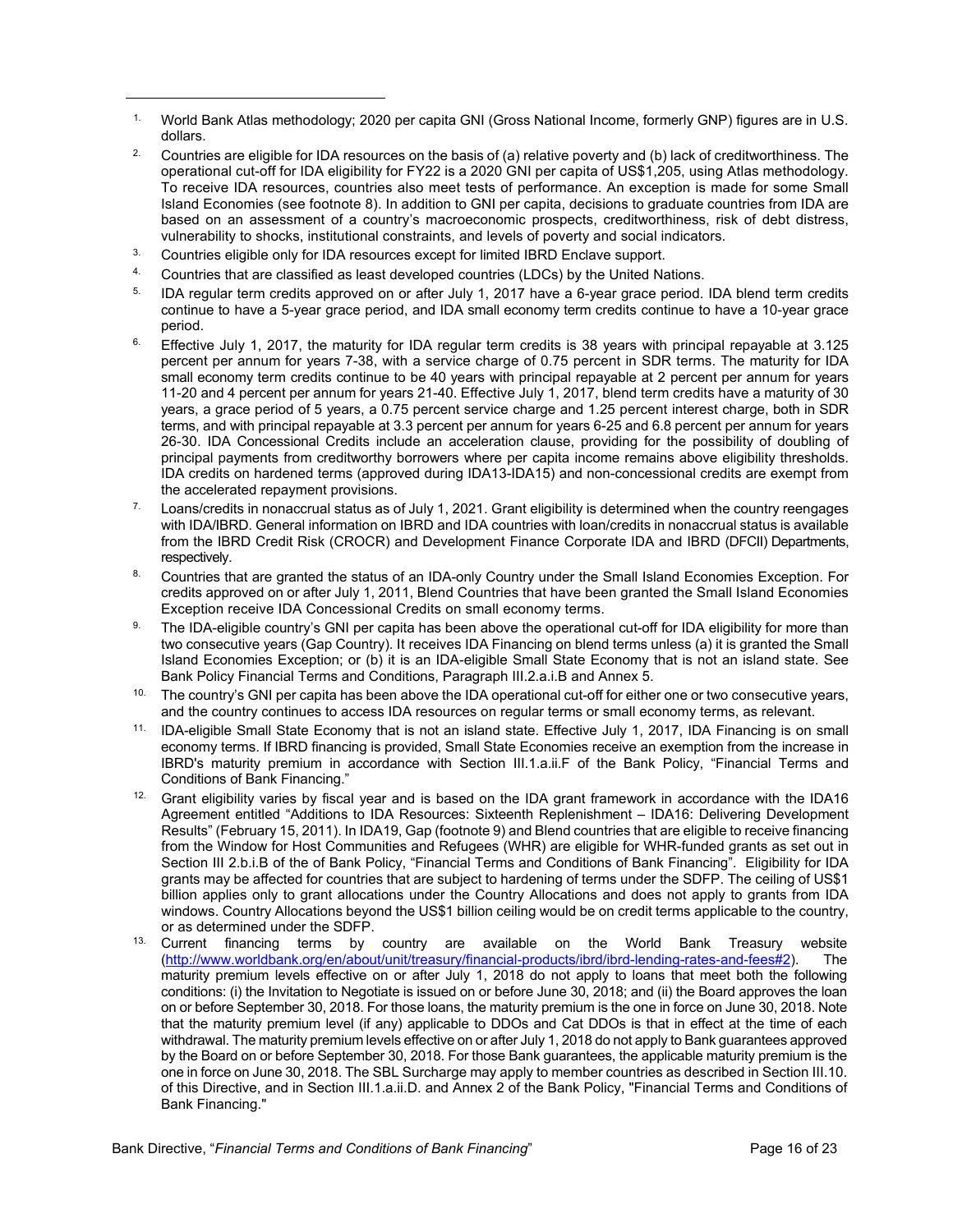- $14.$  These calculations are based on numbers and data from official statistics of Ukraine and the Russian Federation: by relying on those numbers and data, the Bank does not intend to make any judgment on the legal or other status of the territories concerned or to prejudice the final determination of the parties' claims.
- 15. Refugees are included in the population estimates of host country.
- <sup>16.</sup> The financing terms for countries eligible under the Scale-Up Window (SUW) are identical to the IBRD Flexible Loan terms; the currencies available are USD, EUR, GBP, and JPY. The maturity premium applicable to the SUW is set forth in Table 2 below, which corresponds to the maturity premiums for IBRD Borrowers belonging to pricing group A. Current IBRD Flexible Loan terms are available on the World Bank Treasury website [\(https://treasury.worldbank.org/en/about/unit/treasury/ibrd-financial-products/lending-rates-and-fees](https://treasury.worldbank.org/en/about/unit/treasury/ibrd-financial-products/lending-rates-and-fees)).
- 17. IBRD Lending subject to Bank Policy, "Lending Operations: Choice of Borrower and Contractual Agreements."
- <sup>18.</sup> IDA-only Country that is also a Small Island Economy, therefore receives IDA Financing on small economy terms.
- <sup>19.</sup> Moldova and Mongolia are granted temporary access to IDA financing from the CRW on blend terms in FY22.
- 20. Country's allocations beyond the US\$1 billion ceiling are on IDA regular term credits or as determined under the SDFP (see footnote 12 above).
- <sup>21.</sup> Lending eligibility of Zimbabwe as "Blend" is per its FY21 classification and subject to change if the country is removed from the list of countries with loans/credits in nonaccrual status.
- <sup>22.</sup> The country's GNI per capita has been below the IDA operational cut-off for either one or two consecutive years, and the country continues to access IDA resources on blend terms.

#### **Changes during current fiscal year**

- 1. The temporary adjustment of IDA grant eligibility that was in effect in FY21 due to COVID-19 has expired on June 30, 2021.
- 2. Comoros has been granted the status of an IDA-only Country under the Small Island Economies Exception, effective FY22.
- 3. Moldova and Mongolia are granted access to IDA financing from the CRW on blend terms in FY22.
- 4. Current classification of IBRD eligible borrowers under Group A is based on FY21 FCS list. Latest list of FCS countries is available on the following link:

[\(https://www.worldbank.org/en/topic/fragilityconflictviolence/brief/harmonized-list-of-fragile-situations](https://www.worldbank.org/en/topic/fragilityconflictviolence/brief/harmonized-list-of-fragile-situations)).

- 5. Panama's GNI per capita dropped below High-Income Country (HIC) threshold resulting in a move from Group D to Group C.
- 6. Botswana's GNI per capita dropped below Graduation Discussion Income (GDI) and hence, moved from Group C to Group B.

#### **Changes during previous fiscal year**

- 1. Moldova and Mongolia were reclassified from Blend Country to IBRD-only borrower, effective July 1, 2020.
- 2. Moldova and Mongolia were granted temporary access to IDA financing from the CRW on blend terms in FY21.
- 3. Due to COVID-19, a temporary adjustment of IDA grant eligibility was in effect during and up to the end of FY21: for countries with an updated debt sustainability analysis indicating deterioration in debt risks, the country's grant eligibility will be adjusted during and up to the end of FY21. Please visit a country page on the IDA "Debt" webpage [\[https://ida.worldbank.org/debt](https://ida.worldbank.org/debt)] for the most recent update.
- 4. Countries at high risk of debt distress receiving their IDA allocations fully on grant terms were subject to a ceiling of US\$1 billion per fiscal year per country; Country's Allocations beyond the US\$1 billion ceiling are on IDA regular term credits or as determined under the SDFP.
- 5. Dominican Republic moved from group B to group C, as the country's per capita GNI remained above GDI for a second consecutive year.
- 6. Venezuela moved from group B to group A, as the country was added to the FCS list.
- 7. The official name of Samoa changed to Independent State of Samoa.
- 8. The grant eligibility of Madagascar changed from 0% to 50% due to deterioration of risk of debt distress, effective August 27, 2020.
- 9. The grant eligibility of Guinea-Bissau changed from 50% to 100% due to deterioration of risk of debt distress, effective February 1, 2021.
- 10. Sudan has been removed from the list of countries with loans/credits in nonaccrual status, effective March 25, 2021.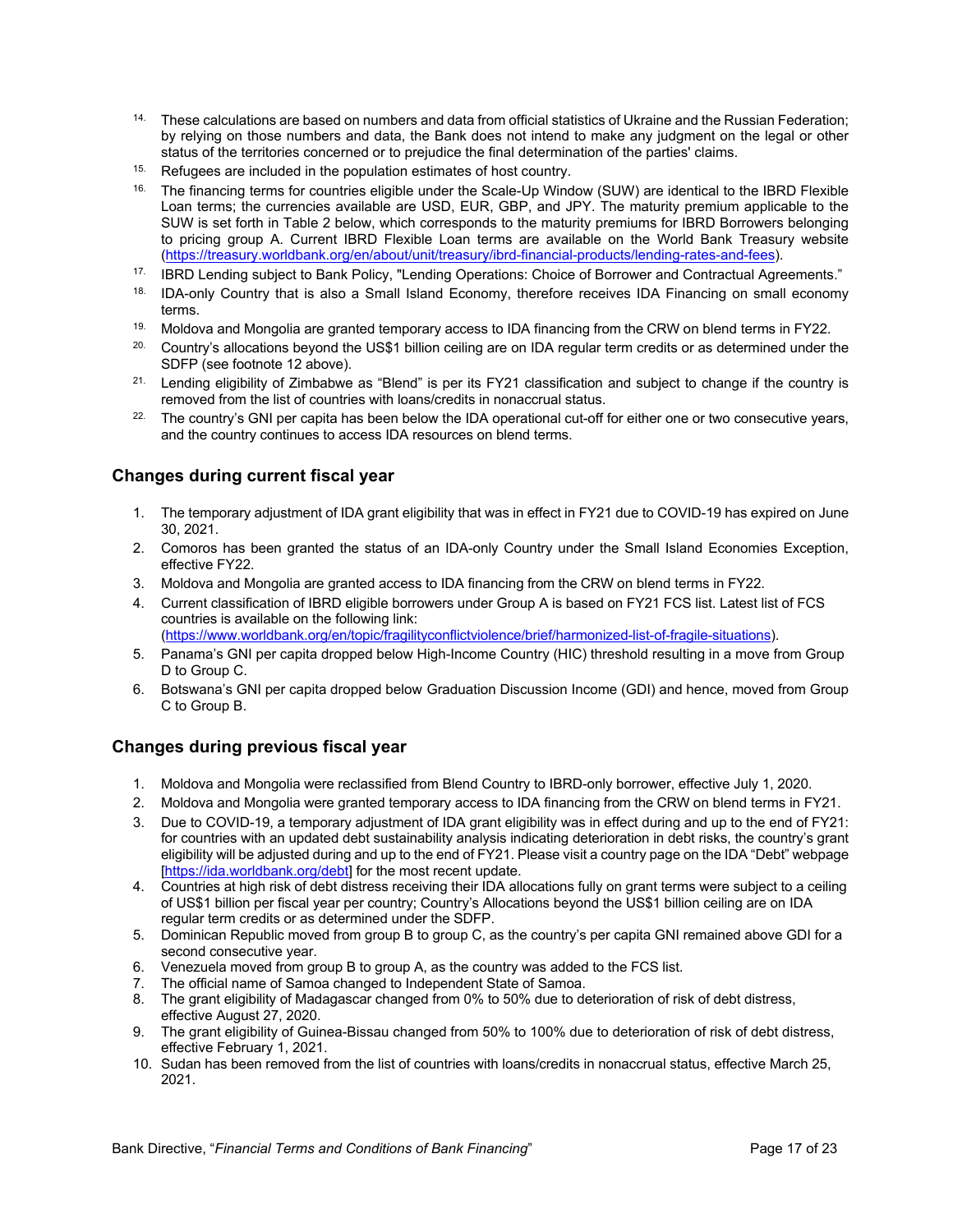#### **TABLE 2**

| <b>Group A: Blend Countries, Small State Economies, FCS Countries and</b><br><b>relevant recent IDA Graduates</b> |                               |  |  |  |  |
|-------------------------------------------------------------------------------------------------------------------|-------------------------------|--|--|--|--|
| <b>Average Maturity</b>                                                                                           | <b>Maturity Premium (bps)</b> |  |  |  |  |
| Up to 8 year average                                                                                              |                               |  |  |  |  |
| 8+ to 10 year average                                                                                             | 10                            |  |  |  |  |
| 10+ to 12 year average                                                                                            | 20                            |  |  |  |  |
| 12+ to 15 year average                                                                                            | 30                            |  |  |  |  |
| 15+ to 18 year average                                                                                            | 40                            |  |  |  |  |
| 18+ to 20 year average                                                                                            | 50                            |  |  |  |  |

#### **TABLE 3**

| Group B: Countries not in Group A with a GNI per capita below or equal to<br><b>GDI</b> |                               |  |  |  |  |  |
|-----------------------------------------------------------------------------------------|-------------------------------|--|--|--|--|--|
| <b>Average Maturity</b>                                                                 | <b>Maturity Premium (bps)</b> |  |  |  |  |  |
| Up to 8 year average                                                                    |                               |  |  |  |  |  |
| 8+ to 10 year average                                                                   | 10                            |  |  |  |  |  |
| 10+ to 12 year average                                                                  | 25                            |  |  |  |  |  |
| 12+ to 15 year average                                                                  | 40                            |  |  |  |  |  |
| 15+ to 18 year average                                                                  | 55                            |  |  |  |  |  |
| 18+ to 20 year average                                                                  | 70                            |  |  |  |  |  |

#### **TABLE 4**

| Group C: Countries not in Group A or D with a GNI per capita above GDI |                               |  |  |  |  |
|------------------------------------------------------------------------|-------------------------------|--|--|--|--|
| <b>Average Maturity</b>                                                | <b>Maturity Premium (bps)</b> |  |  |  |  |
| Up to 8 year average                                                   |                               |  |  |  |  |
| 8+ to 10 year average                                                  | 10                            |  |  |  |  |
| 10+ to 12 year average                                                 | 30                            |  |  |  |  |
| 12+ to 15 year average                                                 | 50                            |  |  |  |  |
| 15+ to 18 year average                                                 | 70                            |  |  |  |  |
| 18+ to 20 year average                                                 | 90                            |  |  |  |  |

#### **TABLE 5**

| Group D: Countries not in Group A and classified as High-Income Member<br><b>Countries (HICs)</b> |                               |  |  |  |  |  |
|---------------------------------------------------------------------------------------------------|-------------------------------|--|--|--|--|--|
| <b>Average Maturity</b>                                                                           | <b>Maturity Premium (bps)</b> |  |  |  |  |  |
| Up to 8 year average                                                                              | 5                             |  |  |  |  |  |
| 8+ to 10 year average                                                                             | 15                            |  |  |  |  |  |
| 10+ to 12 year average                                                                            | 40                            |  |  |  |  |  |
| 12+ to 15 year average                                                                            | 65                            |  |  |  |  |  |
| 15+ to 18 year average                                                                            | 90                            |  |  |  |  |  |
| 18+ to 20 year average                                                                            | 115                           |  |  |  |  |  |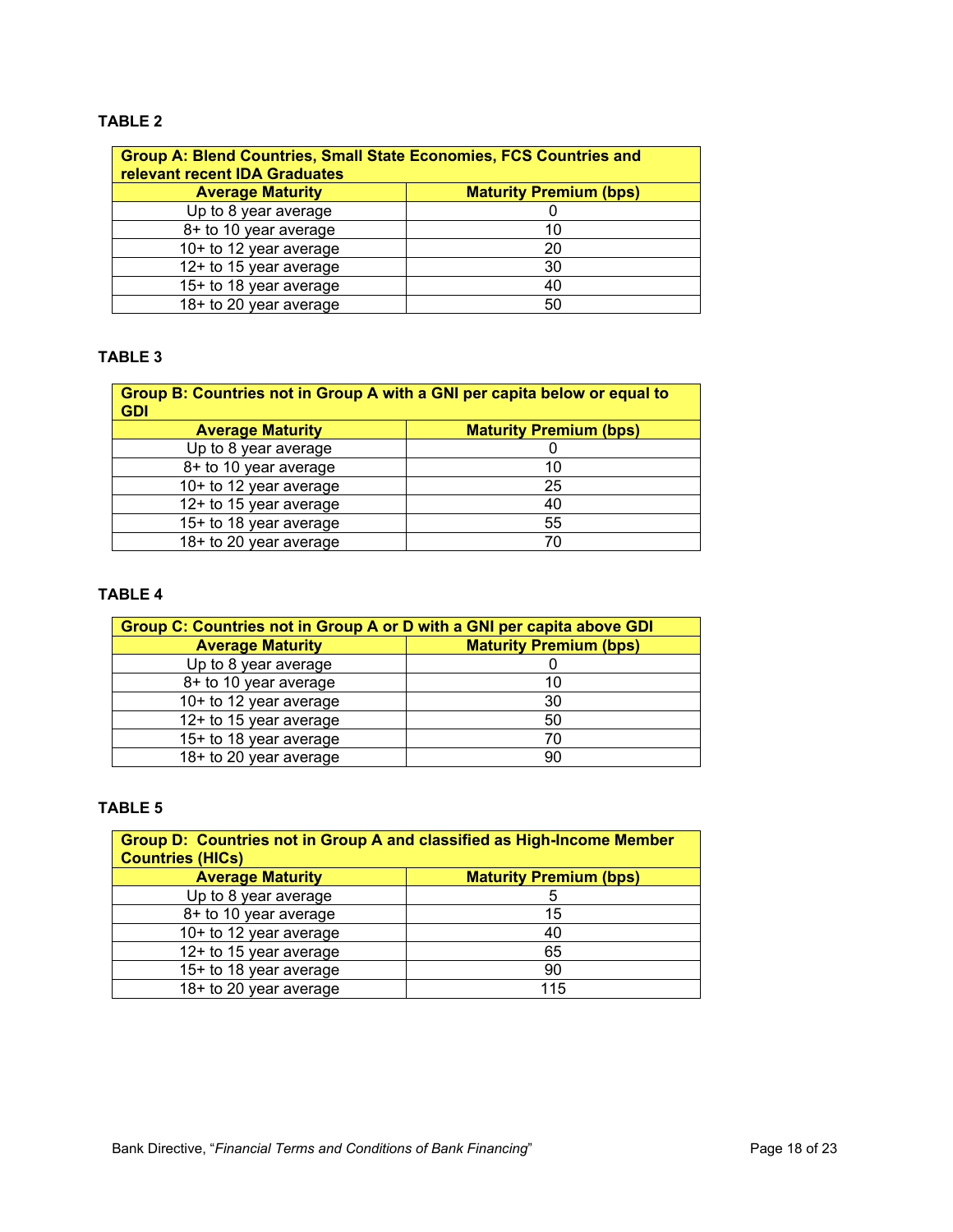#### **Table 1: Transaction Fees on Conversions**

Expressed as a percentage per annum on the outstanding loan amount unless otherwise indicated.

#### **The offering of conversions or conversion features entailing spread-fixing of any kind is suspended with effect from (and including) July 1, 2021.**

| <b>Transaction Type</b>                                   | <b>For Fixed and Variable Spread Loans</b> |                                                              |
|-----------------------------------------------------------|--------------------------------------------|--------------------------------------------------------------|
| <b>Interest Rate Conversion</b>                           | USD <sup>(1)</sup>                         | EUR <sup>(1)</sup> , JPY <sup>(1)</sup> , GBP <sup>(1)</sup> |
| Reference rate fixings of disbursed<br>amounts            | 0.05%                                      | $0.10\%$                                                     |
| <b>Interest Rate Caps/Collars of disbursed</b><br>amounts | On a case-by-case basis                    |                                                              |
| <b>Currency Conversion</b>                                |                                            |                                                              |
| Of undisbursed loan amounts $(2)$                         | 0.125%                                     |                                                              |
| Of disbursed loan amounts                                 |                                            |                                                              |
| Automatic currency conversion to local<br>currency        | 0.06%                                      | $0.11\%$                                                     |
| Early termination of any conversion(3)                    | 0 02%                                      |                                                              |

<sup>1</sup> Currency of the loan prior to the Conversion.

 $^2$  Expressed as a percentage of the principal amount involved, and payable as a lump sum.<br><sup>3</sup> Transaction fees expressed as a percentage per annum are converted to a one-time lump sum.

## **Table 2: Transaction Fees on Hedging Products**

| <b>Transaction Type</b>                | <b>Transaction Fee</b>  |                         |
|----------------------------------------|-------------------------|-------------------------|
| <b>Hedges on Liabilities to IBRD</b>   |                         |                         |
| Currency Swaps                         | 0.02%                   |                         |
| Interest Rate Swaps                    | 0.01%                   |                         |
| Interest Rate Caps/Collars             | 0.125% one time         |                         |
| Commodity Swaps                        | 0.375% one time         |                         |
| <b>Hedges on Liabilities to Others</b> |                         |                         |
|                                        | <b>Major Currencies</b> | <b>Local Currencies</b> |
| Currency Swaps                         | 0.10%                   | 0.02%                   |
| Interest Rate Swaps                    | 0.03%                   | 0.01%                   |
| Hedges on commodities and indices      | Case-by-case            | Case-by-case            |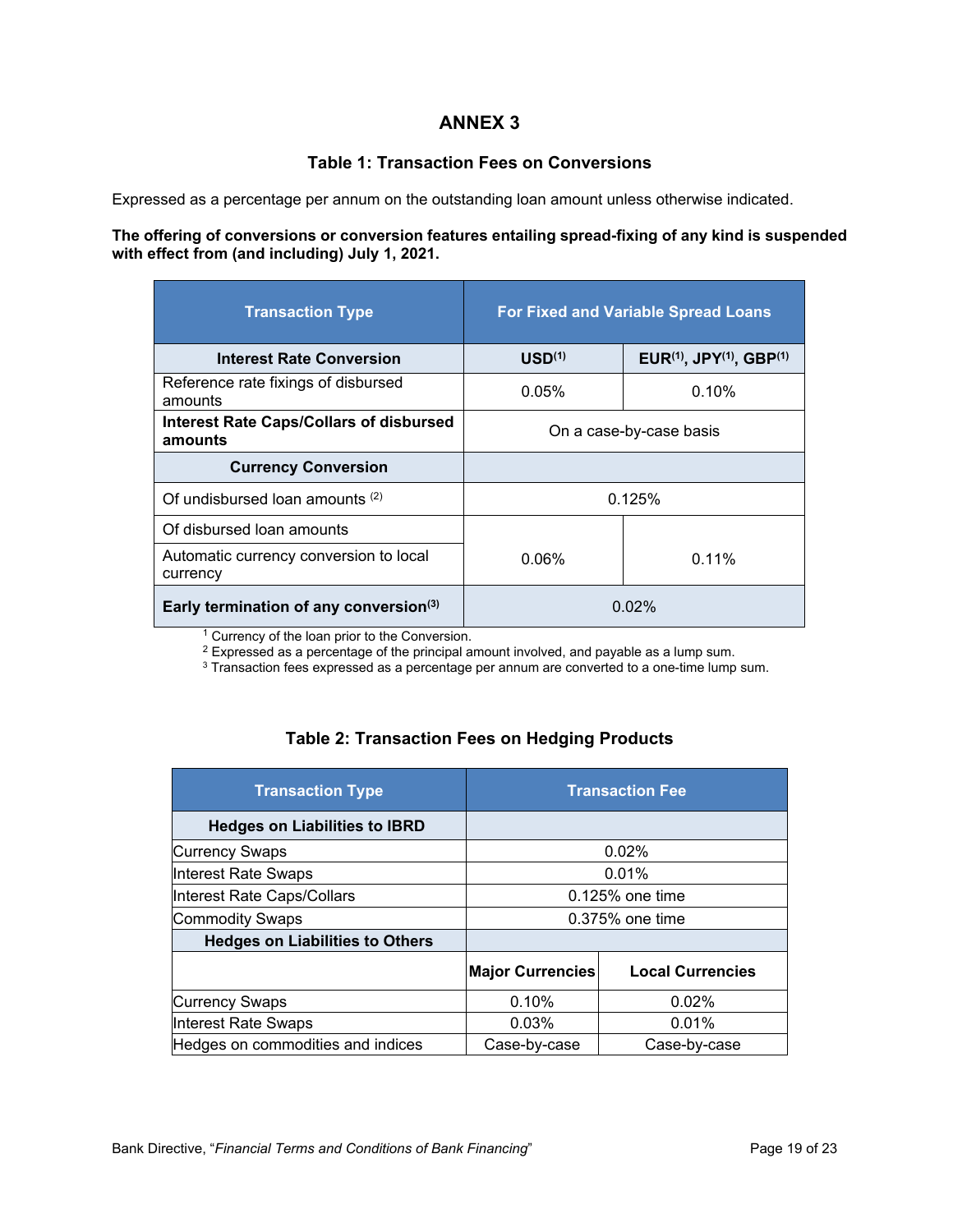## **Table 3: Transaction Fees on Natural Disaster Risk Management Products**

| <b>Transaction Type</b>                             | <b>Transaction Fee</b> |
|-----------------------------------------------------|------------------------|
| Natural Disaster Risk Management<br><b>Products</b> | case-by-case           |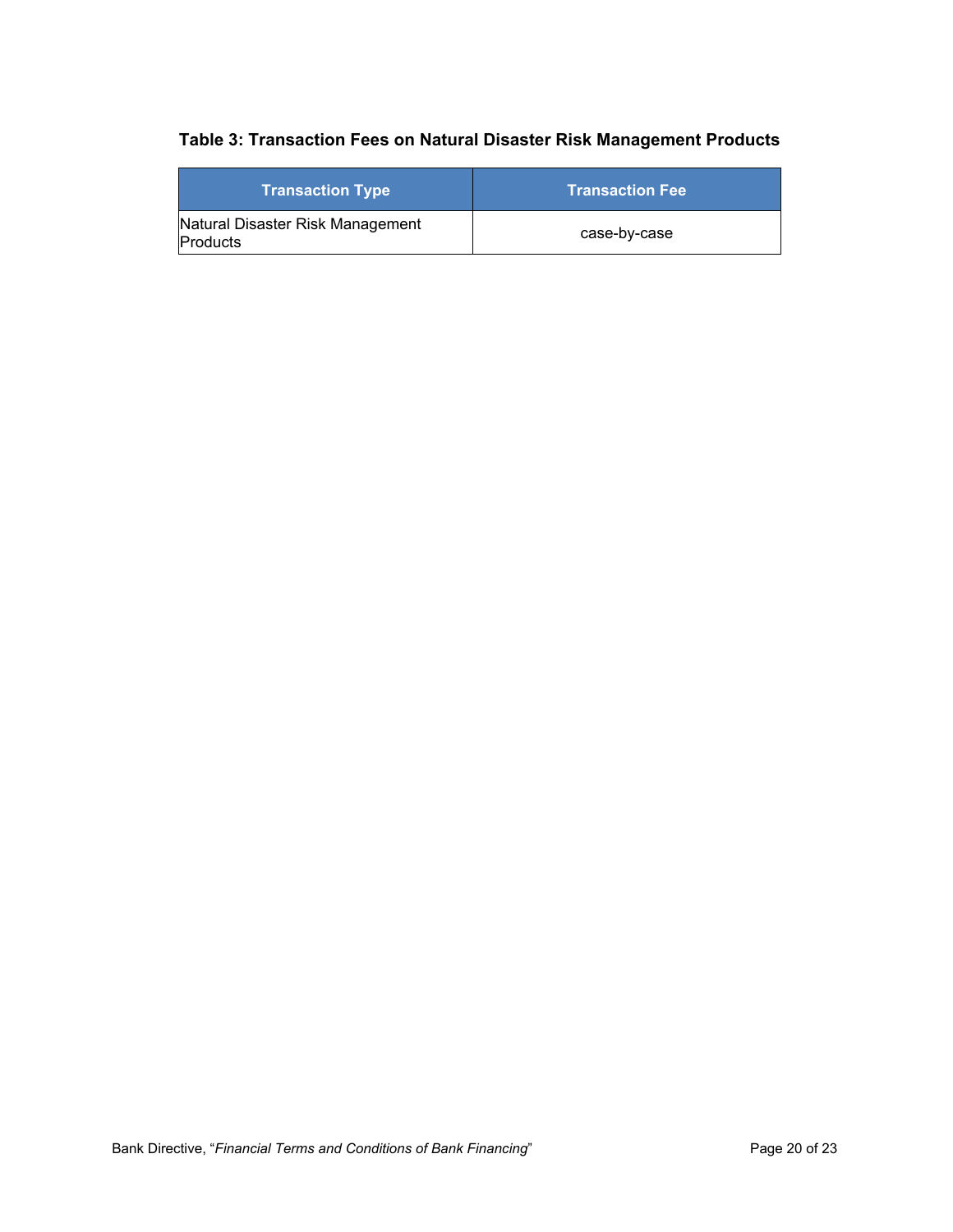## **IBRD Loan Prepayment Premium**

#### **IBRD Flexible Loans (IFLs), Fixed Spread Loans (FSLs) and Variable Spread Loans (VSLs)**

- 1. IBRD may charge a prepayment premium to cover the cost to IBRD of redeploying prepaid funds. The calculation of the redeployment cost for all or any portion of a loan that has not been converted is carried out in accordance with para.1. a. below and, for all or any portion of a loan that has been converted, in accordance with para.1. b. below.
	- a. For prepayments of unconverted portions of a loan, loans with conversions of unwithdrawn amounts and no additional conversions, and loans with a conversion to fix the spread and no additional conversions, the prepayment premium is calculated as follows:
		- i. The amount of the prepayment premium is based on the difference between: (i) the fixed or variable spread net of waivers<sup>1</sup>, if any, payable, on the prepaid loan and (ii) the fixed or variable spread net of waivers<sup>1</sup>, respectively, in effect for the relevant loan currency with an average repayment maturity equivalent to the remaining average repayment maturity of the prepaid cash flows of the loan at the date of prepayment.
		- ii. The prepayment premium is equal to the present value of the prepaid cash flows multiplied by the difference in the spread computed in sub-paragraph (i), with an assumed floor value of zero.
		- iii. The present value computed in (ii) is the premium the Borrower is charged by the Bank.
	- b. Prepayment of converted portions of loans

If all or any portion of a loan has been converted, the prepayment premium is calculated based on the following components:

- i. The prepayment premium as outlined in paragraph (a) above;
- ii. An "Unwinding Amount"<sup>2</sup> in connection with the early termination of any conversion. The "Unwinding Amount" is the cost or gain to the Bank in relation to the termination of any swap effected for the relevant conversion. $3$  Any such cost results in an additional

<sup>1</sup> The redeployment cost of unconverted portions of loans with fixed spread accounts for differences in the contractual spread, projected funding cost, market risk premium, basis swap adjustment and maturity premium, if applicable. The calculation of the redeployment premium uses the fixed spread in effect at loan prepayment based on average remaining maturity of the prepaying loan, assuming redeployment into a loan with the same maturity/country classification/risk characteristics as the prepaid loan at the time of prepayment. The redeployment cost of unconverted portions of loans with variable spread accounts for differences in the contractual spread and maturity premium, if applicable.

<sup>2</sup> "Unwinding Amount" has the meaning given to it in the applicable IBRD General Conditions.

<sup>3</sup> The Bank may have effected the relevant conversion by entering into a hedge transaction with a market counterparty or, by applying a screen rate (in the circumstances described in the Conversion Directive). In both cases an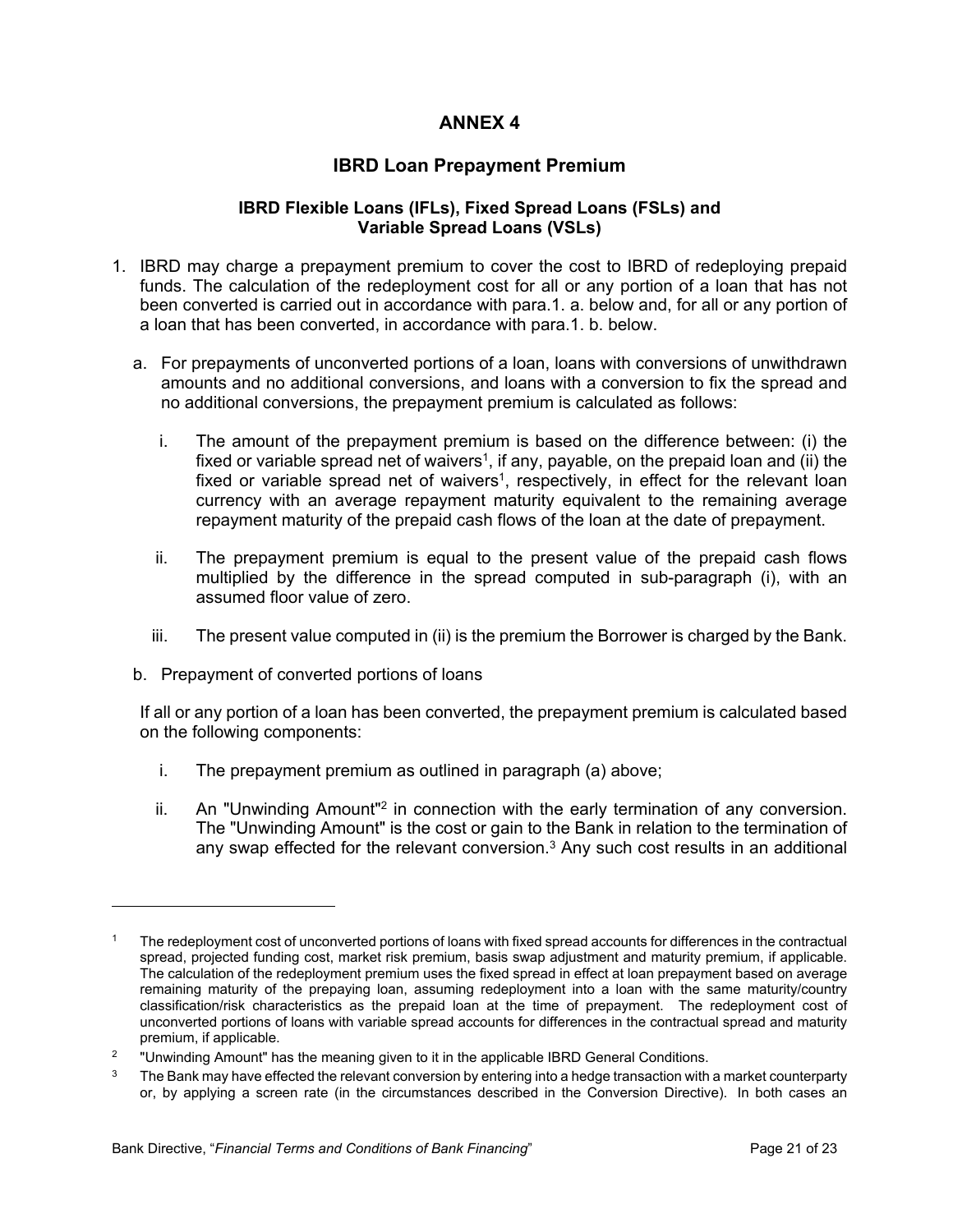amount payable by the Borrower to the Bank, and any such gain is subtracted from the amount to be prepaid by the Borrower or is paid to the Borrower in the absence of any redeployment cost;<sup>4</sup>

- iii. A transaction fee, which is applied to the amount of the principal that is being prepaid on a per annum basis, and discounted to the date of prepayment<sup>5</sup> (see TRE website for transaction fee information: [http://treasury.worldbank.org](http://treasury.worldbank.org/)).
- 2. In the case of IFLs or FSLs, partial prepaid amounts are applied as directed by the Borrower. In the case of VSLs, partial prepaid amounts are applied first to the latest maturities due on the loan.

#### **Pre-Pool Loans, Currency Pool Loans (CPLs), and Single Currency Pool Loans (SCPs)**

- 3. Assessment of the prepayment premium waiver on Currency Pool Loans (CPLs), Single Currency Pool Loans (SCPs), and pre-pool loans is based on the following procedure:
	- a. The latest available carrying values and estimated values for loans in various categories, as reported annually in IBRD's audited financial statements, are the basis for assessing whether to grant a waiver of the contractual prepayment premium.<sup>6</sup>
	- b. The prepayment premium on the loan is waived in its entirety if the estimated value of all loans in a particular category is less than or equal to the carrying value. However, the premium is applied if the estimated value is greater than the carrying value – with the added proviso that it is the smaller of the computed contractual premium on the loan and the premium over the carrying value as determined by the estimated value. If interest rates rise, the "off-marketness" of the lending rates are narrowed, and the contractual prepayment premium on these loans may be higher than the premium of the estimated value over the carrying value. In that case, the Borrower pays the latter as the premium, thus receiving a partial prepayment premium waiver.
	- c. For financial intermediary loans with flexible amortization schedules, IBRD waives the premium if the financial intermediaries make the prepayments after receiving the prepayments from the sub-Borrowers.

Unwinding Amount may be payable either by the Bank or the borrower as the Bank would have taken a position in order to effect the conversion that would have to be reversed or undone because of a loan prepayment.

<sup>4</sup> The Bank effects a market transaction or uses a screen rate calculation on the prepayment date, or shortly thereafter, and it generally takes two business days to settle a swap. "Unwinding Amount" is calculated based on the assumption that the Bank swapped 100% of the converted portion of the prepaid loan.

<sup>&</sup>lt;sup>5</sup> The transaction fee is not applicable for prepayments of portions of loans whose currency was converted prior to withdrawal, provided no subsequent conversions of withdrawn amounts took place.

<sup>6</sup> "Carrying" value and "estimated" value are terms used in IBRD's financial statements. The "carrying" value of an IBRD loan is synonymous with the book value of the loan and is expressed in USD equivalent terms. It is usually defined as the historical value of currencies in USD equivalents outstanding on the loan, plus the translation adjustment on the loan. IBRD loans do not have a secondary market. "Estimated" values of IBRD loans published in IBRD's financial statements are used as a proxy for the market-to-market value of IBRD loans.